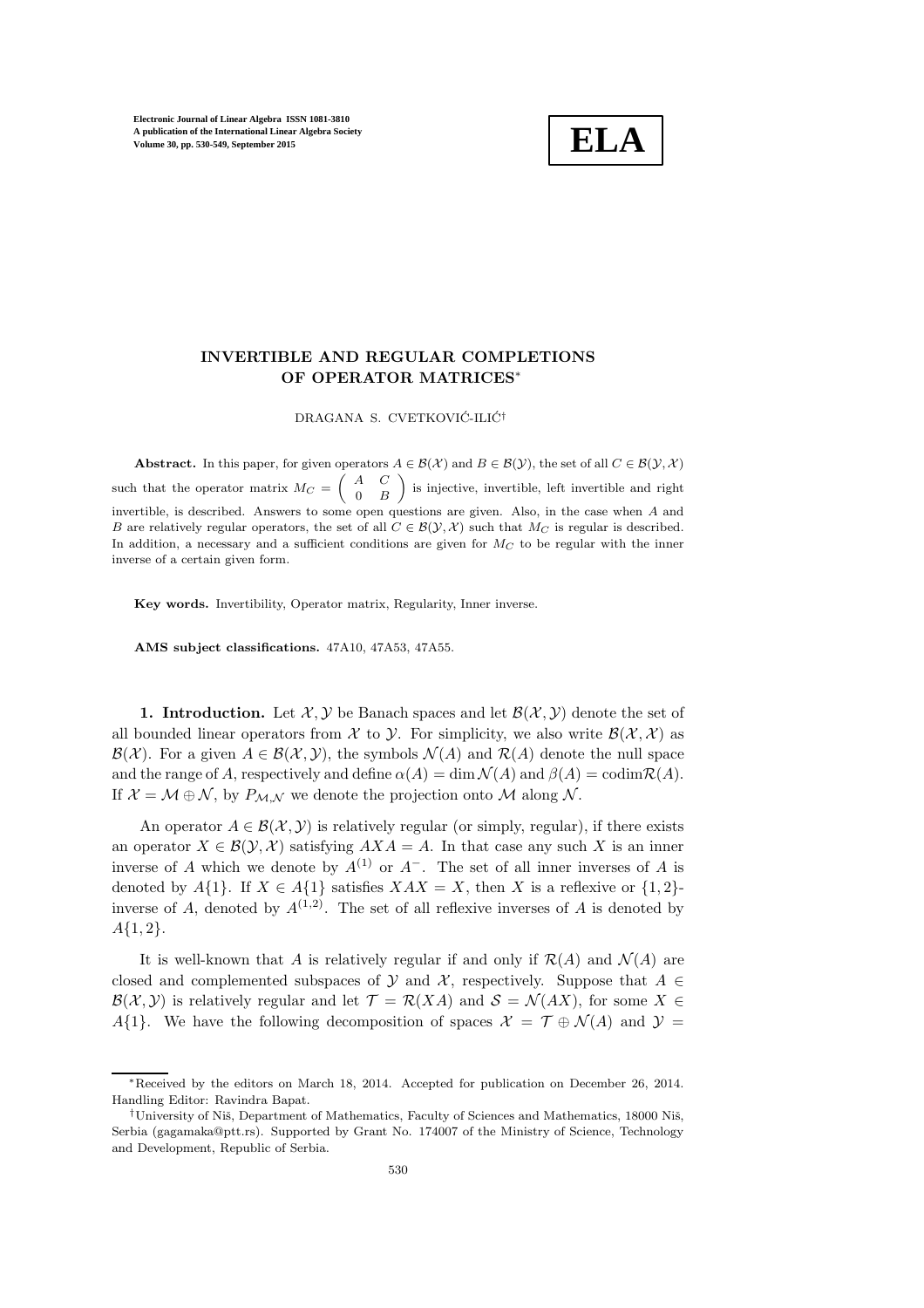

Invertible and Regular Completions of Operator Matrices 531

 $\mathcal{R}(A) \oplus \mathcal{S}$ , and consequently the matrix form of A:

$$
A = \left(\begin{array}{cc} A_1 & 0 \\ 0 & 0 \end{array}\right) : \left(\begin{array}{c} \mathcal{T} \\ \mathcal{N}(A) \end{array}\right) \rightarrow \left(\begin{array}{c} \mathcal{R}(A) \\ S \end{array}\right),
$$

where  $A_1 \in \mathcal{B}(\mathcal{T}, \mathcal{R}(A))$  is invertible. Evidently, X must be of the form

$$
X = \left(\begin{array}{cc} A_1^{-1} & 0\\ 0 & N \end{array}\right) : \left(\begin{array}{c} \mathcal{R}(A) \\ \mathcal{S} \end{array}\right) \to \left(\begin{array}{c} \mathcal{T} \\ \mathcal{N}(A) \end{array}\right)
$$

for some  $N \in \mathcal{B}(\mathcal{S}, \mathcal{N}(A))$ . Using the above decomposition of X, by  $P_{\mathcal{N}(A)}$  we denote the projection on  $\mathcal{N}(A)$ .

Among the various types of spectra of an operator  $A \in \mathcal{B}(\mathcal{X})$  that can be found in literature, we will consider the following:

the spectrum:  $\sigma(A) = \{ \lambda \in \mathbb{C} : A - \lambda I \text{ is not invertible} \},\$ 

the point spectrum:  $\sigma_p(A) = {\lambda \in \mathbb{C} : A - \lambda I \text{ is not injective}}$ ,

the left spectrum:  $\sigma_l(A) = \{ \lambda \in \mathbb{C} : A - \lambda I \text{ is not left invertible} \},\$ 

the right spectrum:  $\sigma_r(A) = \{\lambda \in \mathbb{C} : A - \lambda I \text{ is not right invertible}\}.$ 

If  $\sigma_*(A)$  is any of the spectra defined above, by  $\rho_*(A)$  we will denote the set  $\mathbb{C} \setminus \sigma_*(A)$ . In the case when A is right (left) invertible, an arbitrary fixed right (left) inverse will be denoted by  $(A)_r^{-1}$   $((A)_l^{-1})$ .

If for Banach spaces  $\mathcal{X}, \mathcal{Y},$  there exists a left invertible operators  $T \in \mathcal{B}(\mathcal{X}, \mathcal{Y}),$ then we say that X can be embedded in Y, which is denoted by  $\mathcal{X} \preceq \mathcal{Y}$ .

In this paper, we will consider some types of invertibility and regularity of uppertriangular operator matrices which have already been subject of research before (see [\[5\]](#page-19-0)-[\[14\]](#page-19-1) and for some related problems [\[3,](#page-19-2) [8,](#page-19-3) [9\]](#page-19-4)). In fact, the study of  $2 \times 2$  uppertriangular operator matrices arises from the following fact: If  $A \in \mathcal{B}(\mathcal{X})$  and S is a closed, complemented A-invariant subspace of  $X$ , then A has the following representation:

$$
A = \left(\begin{array}{cc} * & * \\ 0 & * \end{array}\right) : \left(\begin{array}{c} S \\ \mathcal{P} \end{array}\right) \rightarrow \left(\begin{array}{c} S \\ \mathcal{P} \end{array}\right),
$$

where  $\mathcal{X} = \mathcal{S} \oplus \mathcal{P}$ .

In this paper, we will consider the injectivity, invertibility, left (right) invertibility and regularity of an operator matrix

$$
M_C = \left( \begin{array}{cc} A & C \\ 0 & B \end{array} \right),
$$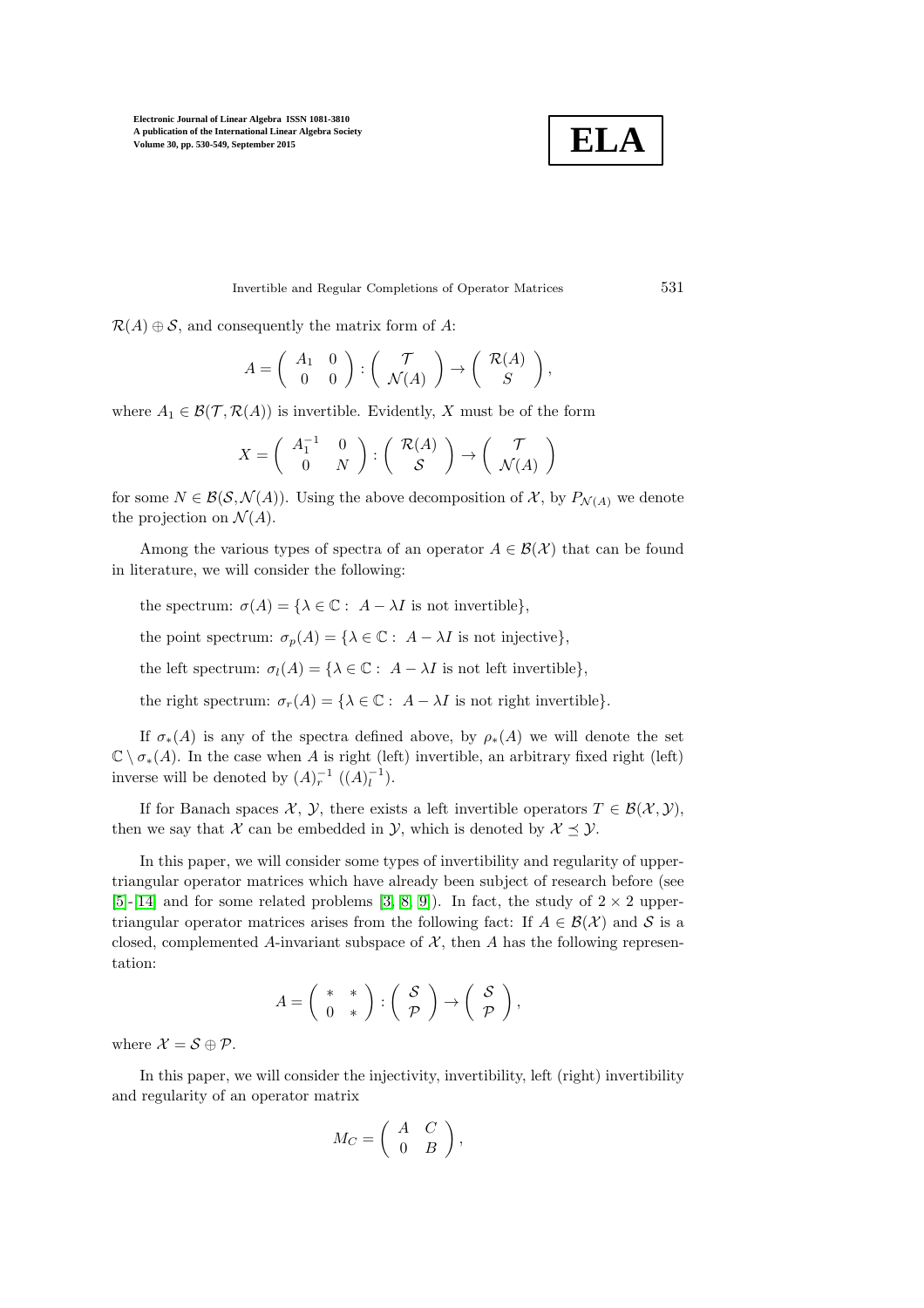

### 532 D.S. Cvetković-Ilić

where  $A \in \mathcal{B}(\mathcal{X})$  and  $B \in \mathcal{B}(\mathcal{Y})$  are given. There are few papers, which present necessary and sufficient conditions for the existence of  $C \in \mathcal{B}(\mathcal{Y}, \mathcal{X})$  such that  $M_C$  is injective, invertible, left (right) invertible and regular (see [\[5,](#page-19-0) ?, [7,](#page-19-5) [10,](#page-19-6) [6\]](#page-19-7)). However, in our paper we approach the problem using a technique different than those employed in these papers and, in addition, for given operators  $A \in \mathcal{B}(\mathcal{X})$  and  $B \in \mathcal{B}(\mathcal{Y})$ , we also completely describe the set of all  $C \in \mathcal{B}(\mathcal{Y}, \mathcal{X})$  such that  $M_C$  is invertible, right invertible, left invertible or regular, respectively, and answer Question 3 below which has never been done before.

2. Left and right invertibility of  $M_C$ . The invertibility of the operator matrix  $M_C$  for given operators  $A \in \mathcal{B}(\mathcal{X})$  and  $B \in \mathcal{B}(\mathcal{Y})$  was considered for the first time in  $[5]$  in the case when X and Y are separable Hilbert spaces. Since then, many papers have considered various types of spectra of  $M_C$  for given operators  $A \in \mathcal{B}(\mathcal{X})$  and  $B \in \mathcal{B}(\mathcal{Y})$  and in them the following three questions repeatedly arise:

QUESTION 1. Is there an operator  $C \in \mathcal{B}(\mathcal{Y}, \mathcal{X})$  such that  $M_C$  is invertible (right invertible, left invertible, regular, . . .)?

QUESTION 2.  $\bigcap_{C \in \mathcal{B}(\mathcal{Y},\mathcal{X})} \sigma_*(M_C) = ?$ , where  $\sigma_*$  is any type of spectrum such as the point, continuous, residual, defect, left, right, essential, Weyl spectrum etc.

QUESTION 3. For given operators  $A \in \mathcal{B}(\mathcal{X})$  and  $B \in \mathcal{B}(\mathcal{Y})$ , is there an operator  $C' \in \mathcal{B}(\mathcal{Y}, \mathcal{X})$  such that

$$
\sigma_*(M_{C'}) = \bigcap_{C \in \mathcal{B}(\mathcal{Y},\mathcal{X})} \sigma_*(M_C),
$$

where again  $\sigma_*$  is any type of spectrum?

The set  $\bigcap_{C \in \mathcal{B}(\mathcal{Y},\mathcal{X})} \sigma(M_C)$  is completely described in [\[5\]](#page-19-0) but Question 3 is still not answered. The results from [\[5\]](#page-19-0) are generalized in [\[7\]](#page-19-5) in the case of Banach spaces, but Question 3 remains open. Also, in [\[5\]](#page-19-0) and [\[7\]](#page-19-5), necessary and sufficient conditions for the existence of  $C \in \mathcal{B}(\mathcal{Y}, \mathcal{X})$  such that  $M_C$  is invertible are presented, but neither is the set of all such operators  $C \in \mathcal{B}(\mathcal{Y}, \mathcal{X})$  described nor does the proof offer a clue as to what such operators could look like. In the main result of this section, we give necessary and sufficient conditions for the invertibility of  $M<sub>C</sub>$ , using a method which is much simpler than the one used in [\[5\]](#page-19-0) and completely different than the one used in [\[7\]](#page-19-5). Our method allows us to completely describe the set of all  $C \in \mathcal{B}(\mathcal{Y}, \mathcal{X})$  for which  $M_C$  is invertible for given operators  $A \in \mathcal{B}(\mathcal{X})$  and  $B \in \mathcal{B}(\mathcal{Y})$ , in the case when  $X$  and  $Y$  are Banach spaces. Also, in some cases we partially answer Question 3.

We note that for a given  $A \in \mathcal{B}(\mathcal{X})$  and  $B \in \mathcal{B}(\mathcal{Y})$ , the set of all  $C \in \mathcal{B}(\mathcal{Y}, \mathcal{X})$  such that  $M<sub>C</sub>$  is injective, invertible, left invertible and right invertible, will be denoted by  $S_p(A, B), S(A, B), S_l(A, B), S_r(A, B)$ , respectively.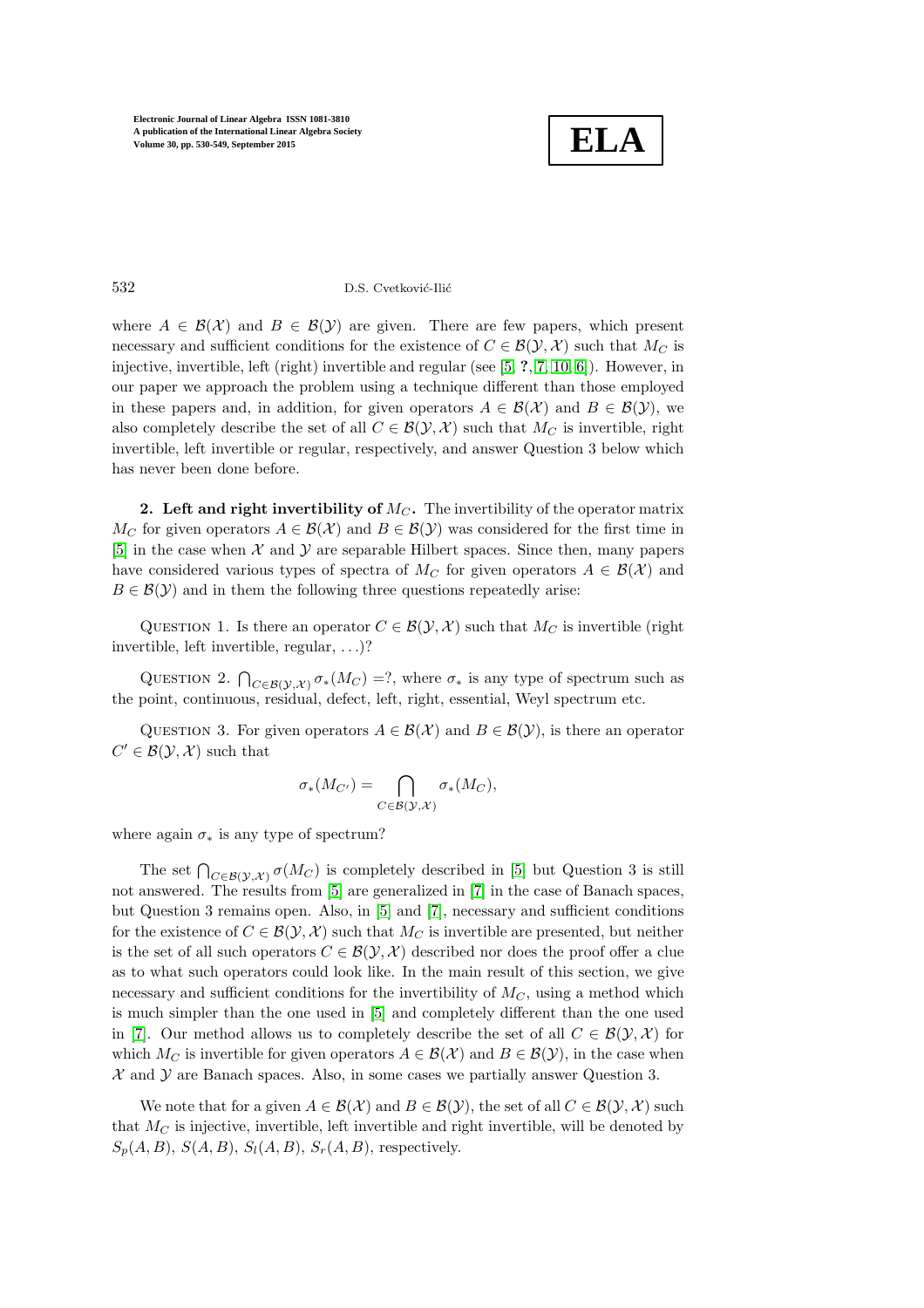**ELA**

Invertible and Regular Completions of Operator Matrices 533

Before proving the main result, given  $A \in \mathcal{B}(\mathcal{X}), B \in \mathcal{B}(\mathcal{Y})$  and  $C \in \mathcal{B}(\mathcal{Y}, \mathcal{X})$ we consider necessary and sufficient conditions for injectivity of the operator  $M_C$ . In connection with this problem, let us point out that the point spectrum is considered in [\[14\]](#page-19-1) in the case of separable Hilbert spaces, where the set  $\bigcap_{C \in \mathcal{B}(\mathcal{Y},\mathcal{X})} \sigma_p(M_C)$  is described by

$$
\bigcap_{C \in \mathcal{B}(\mathcal{Y},\mathcal{X})} \sigma_p(M_C) = \sigma_p(A) \cup \{\lambda \in \mathbb{C} : \alpha(B - \lambda I) > \beta(A - \lambda I)\}
$$

without considering the question of existence of an operator  $C' \in \mathcal{B}(\mathcal{Y}, \mathcal{X})$  such that  $\sigma_p(M_{C'}) = \bigcap_{C \in \mathcal{B}(\mathcal{Y},\mathcal{X})} \sigma_p(M_C).$ 

The proof of the following result will allow us to describe the set of all  $C \in \mathcal{B}(\mathcal{Y}, \mathcal{X})$ for which  $M_C$  is injective and also to partially answer Question 3 in the case of the point spectrum.

THEOREM 2.1. *Let*  $A \in \mathcal{B}(\mathcal{X})$  *and*  $B \in \mathcal{B}(\mathcal{Y})$  *be given operators. The operator matrix*  $M_C$  *is injective for*  $C \in \mathcal{B}(\mathcal{Y}, \mathcal{X})$  *if and only if* A *is injective and*  $C|_{\mathcal{N}(B)}$  *is injective with range disjoint with* R(A)*.*

*Proof.* ( $\Rightarrow$ ) Suppose that M<sub>C</sub> is injective for some  $C \in \mathcal{B}(\mathcal{Y}, \mathcal{X})$ . Then for  $x \in \mathcal{B}(\mathcal{Y}, \mathcal{X})$ .  $\mathcal{N}(A)$ , we get that  $\begin{pmatrix} x \\ 0 \end{pmatrix}$  $\theta$  $\Big\} \in \mathcal{N}(M_C)$  which implies that  $x = 0$ . Hence,  $\mathcal{N}(A) = \{0\}.$ Taking  $y \in \mathcal{N}(B)$ , we get that  $M_C \begin{pmatrix} 0 \\ 0 \end{pmatrix}$  $\hat{y}$  $=\left(\begin{array}{c} Cy \\ 0 \end{array}\right)$  $\theta$  $\Big),$  so  $\mathcal{N}(C) \cap \mathcal{N}(B) = \{0\}.$  Now, under the assumptions  $\mathcal{N}(A) = \{0\}$  and  $\mathcal{N}(C) \cap \mathcal{N}(B) = \{0\}$ , it is evident that the following holds:

(2.1) 
$$
\mathcal{N}(M_C) = \{0\} \Leftrightarrow C(\mathcal{N}(B)) \cap \mathcal{R}(A) = \{0\}.
$$

<span id="page-3-0"></span> $(\Leftarrow)$  If  $\mathcal{N}(M_C) \neq \{0\}$ , then there are three possibilities:

1. 
$$
\begin{pmatrix} x \\ 0 \end{pmatrix} \in \mathcal{N}(M_C), x \neq 0,
$$
  
\n2.  $\begin{pmatrix} 0 \\ y \end{pmatrix} \in \mathcal{N}(M_C), y \neq 0,$   
\n3.  $\begin{pmatrix} x \\ y \end{pmatrix} \in \mathcal{N}(M_C), x \neq 0, y \neq 0.$ 

The first case holds if and only if  $\mathcal{N}(A) \neq \{0\}$ . The second, if and only if  $\mathcal{N}(C) \cap \mathcal{N}(B) \neq \{0\}.$  If neither of the assumptions 1. and 2. is satisfied, by (2.[1\)](#page-3-0), we get that the third one is satisfied if and only if  $C(\mathcal{N}(B)) \cap \mathcal{R}(A) \neq \{0\}$ .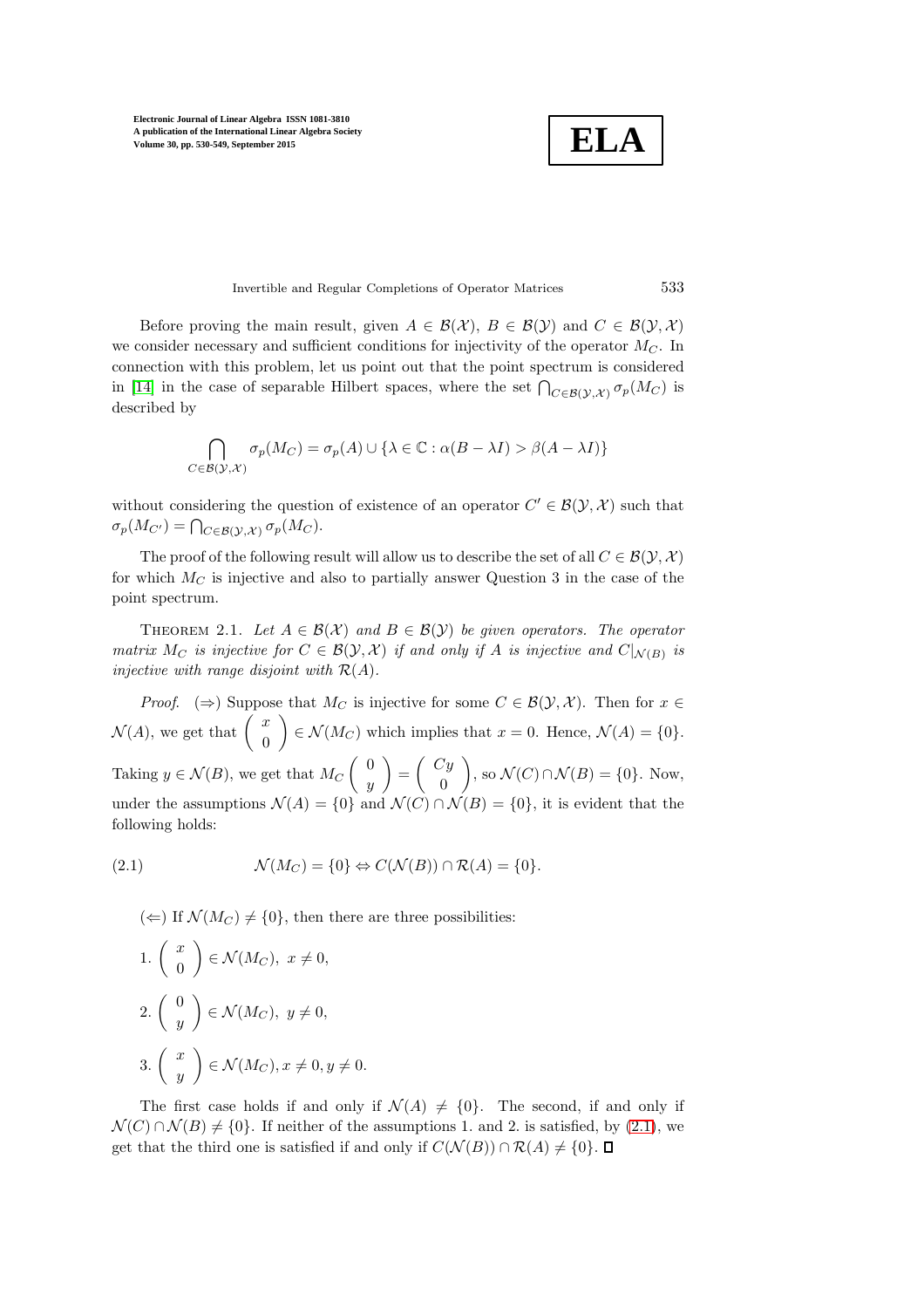

534 D.S. Cvetković-Ilić

Evidently, in the case when  $X$  and  $Y$  are Banach spaces:

$$
\bigcap_{C \in \mathcal{B}(\mathcal{Y},\mathcal{X})} \sigma_p(M_C) = \sigma_p(A) \cup \left\{ \lambda \in \mathbb{C} : \nexists C \in \mathcal{B}(\mathcal{Y},\mathcal{X}), \ C : \mathcal{N}(B - \lambda I) \xrightarrow{1-1} \mathcal{X}, \right\}
$$
\n
$$
C(\mathcal{N}(B - \lambda I)) \cap \mathcal{R}(A - \lambda I) = \{0\} \right\}.
$$

As a corollary, using Lemma 2.1 from [\[11\]](#page-19-8), we get the result from [\[14\]](#page-19-1) in the case when  $X$  and  $Y$  are separable Hilbert spaces:

COROLLARY 2.2. [\[14\]](#page-19-1) *For given operators*  $A \in \mathcal{B}(\mathcal{X})$  *and*  $B \in \mathcal{B}(\mathcal{Y})$ *, we have* 

$$
\bigcap_{C \in \mathcal{B}(\mathcal{Y},\mathcal{X})} \sigma_p(M_C) = \sigma_p(A) \cup \{ \lambda \in \mathbb{C} : \alpha(B - \lambda I) > \beta(A - \lambda I) \}.
$$

<span id="page-4-0"></span>Remark 2.3. We can partially answer Question 3 in the case of the point spectrum.

Denote by  $P_p$  the complement of the set  $\bigcap_{C \in \mathcal{B}(\mathcal{Y},\mathcal{X})} \sigma_p(M_C)$  in  $\mathbb{C}$ . Thus,  $P_p$ consists of all those  $\lambda \in \rho_p(A)$  for which there is a  $C \in \mathcal{B}(\mathcal{Y}, \mathcal{X})$  such that  $\mathcal{N}(C) \cap$  $\mathcal{N}(B - \lambda I) = \{0\}$  and  $C(\mathcal{N}(B - \lambda I)) \cap \mathcal{R}(A - \lambda I) = \{0\}.$ 

In Question 3, we actually seek a  $C' \in \mathcal{B}(\mathcal{Y}, \mathcal{X})$  such that  $\mathcal{N}(C') \cap \mathcal{N}(B - \lambda I) = \{0\}$ and  $C'(\mathcal{N}(B-\lambda I)) \cap \mathcal{R}(A-\lambda I) = \{0\}$  for each  $\lambda \in P_p$ . If for each  $\lambda \in R_0 = P_p \cap \sigma_p(B)$ we fix a  $C_\lambda \in \mathcal{B}(\mathcal{Y}, \mathcal{X})$  with  $\mathcal{N}(C_\lambda) \cap \mathcal{N}(B - \lambda I) = \{0\}$  and  $C_\lambda(\mathcal{N}(B - \lambda I)) \cap \mathcal{R}(A - \lambda I)$  $\lambda I$ ) = {0}, then any common extension of the restrictions  $C_{\lambda}$ |N $(B - \lambda I)$  for  $\lambda \in P_p$ would be as required. Now, we point out in the sequel two particular cases in which such extensions exist.

(1) The first case is when the set  $R_0$  is finite. Obviously, if  $R_0 = \emptyset$  then any  $C' \in \mathcal{B}(\mathcal{Y}, \mathcal{X})$  is a common extension. If  $R_0 = {\lambda_1, ..., \lambda_k}$ , then we can take  $C' =$  $\sum$ k  $i=1$  $C_{\lambda_i}\pi_i\pi$ , where  $\pi_i:\bigoplus$ k  $j=1$  $\mathcal{N}(B - \lambda_j I) \to \mathcal{N}(B - \lambda_i I)$ , for  $1 \leq i \leq k$ , are projections

corresponding to the given decomposition of the space  $\mathcal{P} = \bigoplus$ k  $j=1$  $\mathcal{N}(B-\lambda_j I)$  and  $\pi: Y \to \mathcal{P}$  is an arbitrary (bounded) projection onto  $\mathcal{P}$ . The reason there is such a projection is because  $P$  can easily be seen to be closed by induction on k.

Note that  $R_0$  is finite in particular if A is a compact operator( $R_0$  is finite also, when A is a Riesz or polynomial Riesz operator). Indeed, then  $\sigma(A) \subseteq \sigma_p(A) \cup \{0\}$ as is well known. So if  $\lambda \in P_p \setminus \{0\}$  then  $A - \lambda I$  is an invertible operator. Hence,  $\mathcal{R}(A - \lambda I) = \mathcal{X}$ , and consequently,  $\mathcal{N}(B - \lambda I) = \{0\}$ . This means that  $R_0 \subseteq \{0\}$ .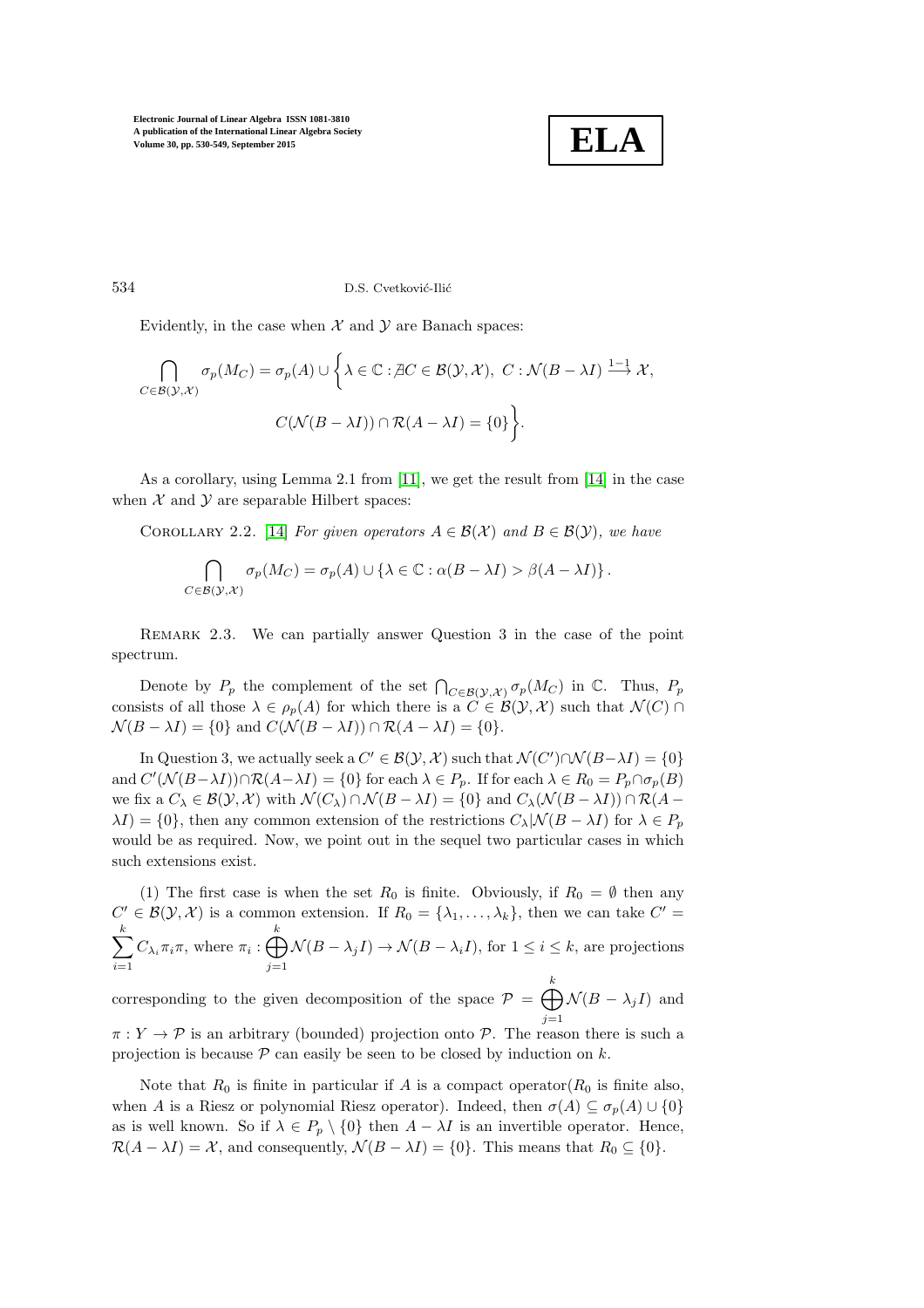**ELA**

#### Invertible and Regular Completions of Operator Matrices 535

(2) When  $\mathcal Y$  is a separable Hilbert space and  $B$  is a normal operator, as is well known, all the eigenvalues of B can be arranged in a sequence  $(\lambda_n : n \in \mathbb{N})$ ; and the eigenspaces  $\mathcal{N}(B - \lambda_i I)$  and  $\mathcal{N}(B - \lambda_i I)$  are mutually orthogonal for  $i \neq j$ . Let  $\pi_n : \mathcal{Y} \to \mathcal{N}(B-\lambda_n I)$  be the orthogonal projection onto the corresponding eigenspace for  $n \in \mathbb{N}$ . Set  $D_n = \frac{1}{\ln n}$  $\frac{1}{\|C_{\lambda_n}\|n^2} C_{\lambda_n}$  for  $n \in \mathbb{N}$ . Clearly  $\mathcal{N}(D_n) \cap \mathcal{N}(B - \lambda I) = \{0\}$  and  $D_n(\mathcal{N}(B - \lambda I)) \cap \mathcal{R}(A - \lambda I) = \{0\}.$  From  $||D_n \pi_n|| \le ||D_n|| \le \frac{1}{n^2}$  it follows that the series  $\sum_{n=1}^{\infty}$  $n=1$  $D_n \pi_n$  converges in the Banach space  $\mathcal{B}(\mathcal{Y}, \mathcal{X})$  to its sum which we denote by C'. Then C' is a common extension of the restrictions  $D_n|\mathcal{N}(B-\lambda_n I)$ . For if we take  $x \in \mathcal{N}(B - \lambda_n)$  then  $\pi_m(x) = 0$  for all  $m \neq n$  so  $C'(x) = D_n \pi_n(x) = D_n(x)$ .

In the following theorem, we give necessary and sufficient conditions for the invertibility of  $M_C$ , in the case when X and Y are Banach spaces. The method used in the proof of the following result allows us to completely describe the set of all  $C \in \mathcal{B}(\mathcal{Y}, \mathcal{X})$ , for which  $M_C$  is invertible. Notice once again, that that for a given  $A \in \mathcal{B}(\mathcal{X})$  and  $B \in \mathcal{B}(\mathcal{Y})$ , the set of all  $C \in \mathcal{B}(\mathcal{Y}, \mathcal{X})$  such that  $M_C$  is invertible will be denoted by  $S(A, B)$ .

<span id="page-5-1"></span>THEOREM 2.4. Let  $A \in \mathcal{B}(\mathcal{X})$  and  $B \in \mathcal{B}(\mathcal{Y})$  be given operators. The operator *matrix*  $M_C$  *is invertible for some*  $C \in \mathcal{B}(\mathcal{Y}, \mathcal{X})$  *if and only if* 

- (i) A *is left invertible,*
- (ii) B *is right invertible,*
- $(iii) \mathcal{N}(B) \cong \mathcal{X}/R(A)$ .

*If conditions*  $(i) - (iii)$  *are satisfied, the set of all*  $C \in \mathcal{B}(\mathcal{Y}, \mathcal{X})$  *such that*  $M_C$  *is invertible is given by*

$$
S(A,B) = \left\{ C \in \mathcal{B}(\mathcal{Y},\mathcal{X}) : C = \begin{pmatrix} C_1 & 0 \\ 0 & C_4 \end{pmatrix} : \begin{pmatrix} \mathcal{P} \\ \mathcal{N}(B) \end{pmatrix} \to \begin{pmatrix} \mathcal{R}(A) \\ \mathcal{S} \end{pmatrix},
$$
  

$$
C_4 \text{ is invertible}, \mathcal{X} = \mathcal{R}(A) \oplus \mathcal{S} \text{ and } \mathcal{Y} = \mathcal{P} \oplus \mathcal{N}(B) \right\}.
$$
 (2.2)

<span id="page-5-0"></span>*Proof.* ( $\Rightarrow$ ) Suppose that M<sub>C</sub> is invertible for some  $C \in \mathcal{B}(\mathcal{Y}, \mathcal{X})$ . From

(2.3) 
$$
M_C = \begin{pmatrix} I & 0 \\ 0 & B \end{pmatrix} \begin{pmatrix} I & C \\ 0 & I \end{pmatrix} \begin{pmatrix} A & 0 \\ 0 & I \end{pmatrix},
$$

we have that B is right invertible and A is left invertible. Hence,  $\mathcal{R}(A)$  and  $\mathcal{N}(B)$ are complemented subspaces of  $X$  and  $Y$ , respectively.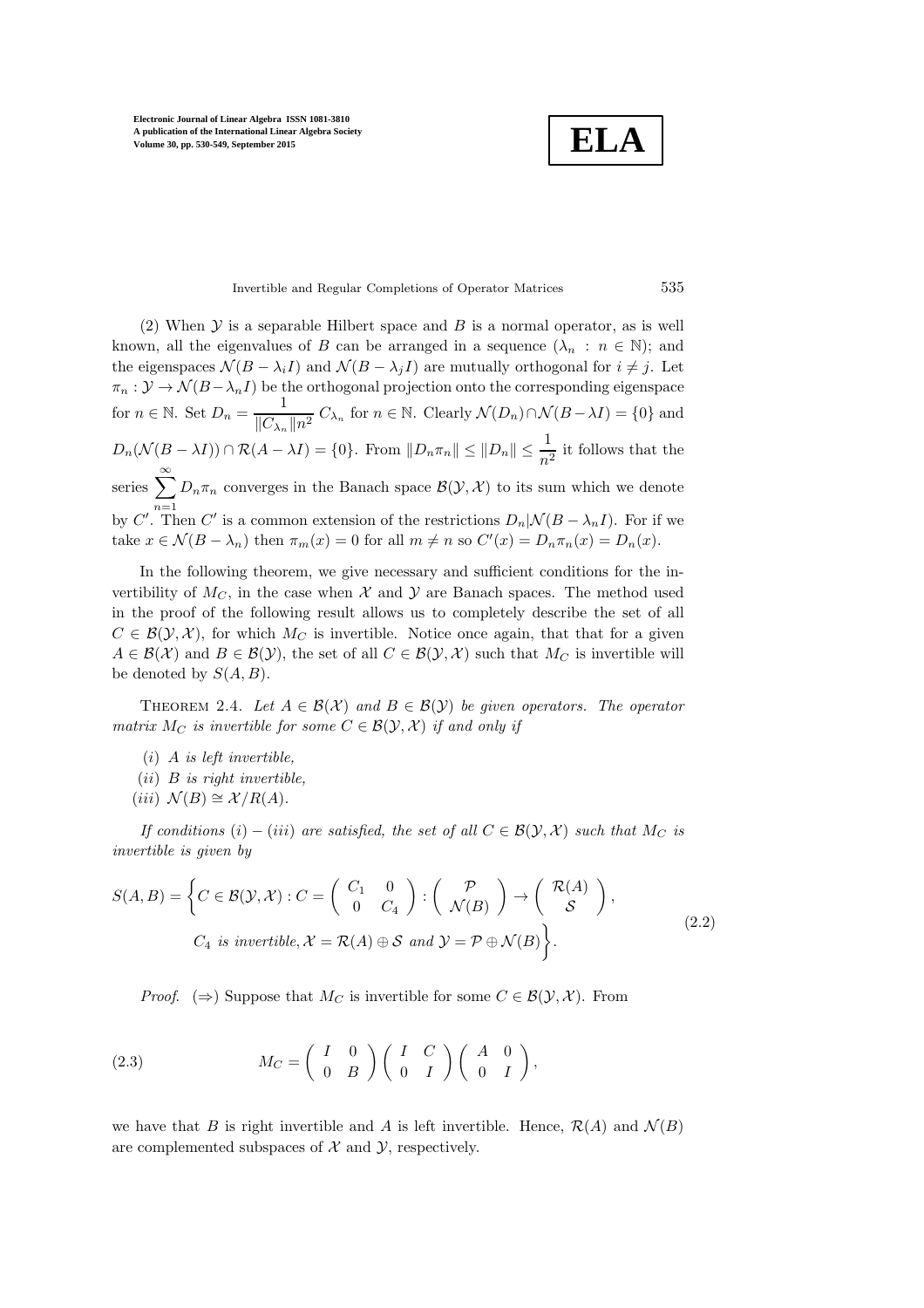

536 D.S. Cvetković-Ilić

From invertibility of  $M_C$ , we get that there exists an operator

<span id="page-6-1"></span> $\left(\begin{array}{cc} X & Y \ Z & W \end{array}\right) : \left(\begin{array}{c} \mathcal{X} \ \mathcal{Y} \end{array}\right)$  $\mathcal{Y}$  $\Big) \rightarrow \Big( \begin{array}{c} \mathcal{X} \\ \mathcal{X} \end{array} \Big)$  $\mathcal{Y}$  $\setminus$ 

such that

(2.4) 
$$
\begin{pmatrix} A & C \ 0 & B \end{pmatrix} \begin{pmatrix} X & Y \ Z & W \end{pmatrix} = \begin{pmatrix} I & 0 \ 0 & I \end{pmatrix}
$$

and

<span id="page-6-0"></span>(2.5) 
$$
\begin{pmatrix} X & Y \ Z & W \end{pmatrix} \begin{pmatrix} A & C \ 0 & B \end{pmatrix} = \begin{pmatrix} I & 0 \ 0 & I \end{pmatrix}.
$$

By [\(2](#page-6-0).5), it follows that  $X = (A)_l^{-1}$  and by  $XC + YB = 0$ , we get that

<span id="page-6-2"></span>(2.6) 
$$
(A)_l^{-1}C(B)_r^{-1}B = (A)_l^{-1}C,
$$

for any right inverse  $(B)_r^{-1}$  of B. Analogous, by [\(2](#page-6-1).4), it follows that  $W = (B)_r^{-1}$  and by  $AY + CW = 0$ , we get that

(2.7) 
$$
A(A)_l^{-1}C(B)_r^{-1}=C(B)_r^{-1},
$$

for any left inverse  $(A)_l^{-1}$  of A. Now, by (2.[6\)](#page-6-2) and (2.[7\)](#page-6-3), we get that

(2.8) 
$$
C(B)_r^{-1}B = A(A)_l^{-1}C,
$$

for some  $(A)_l^{-1}$  and  $(B)_r^{-1}$ . Now, we can take corresponding decompositions of X and  $\mathcal{Y}, \mathcal{X} = \mathcal{R}(A) \oplus \mathcal{S}$  and  $\mathcal{Y} = \mathcal{P} \oplus \mathcal{N}(B)$  such that

<span id="page-6-3"></span>
$$
A(A)_l^{-1} = \left(\begin{array}{cc} I & 0 \\ 0 & 0 \end{array}\right) : \left(\begin{array}{c} \mathcal{R}(A) \\ \mathcal{S} \end{array}\right) \rightarrow \left(\begin{array}{c} \mathcal{R}(A) \\ \mathcal{S} \end{array}\right)
$$

and

$$
(B)_r^{-1}B = \left(\begin{array}{cc} I & 0 \\ 0 & 0 \end{array}\right) : \left(\begin{array}{c} \mathcal{P} \\ \mathcal{N}(B) \end{array}\right) \rightarrow \left(\begin{array}{c} \mathcal{P} \\ \mathcal{N}(B) \end{array}\right).
$$

Let  $C$  be given by

$$
C = \left( \begin{array}{cc} C_1 & C_2 \\ C_3 & C_4 \end{array} \right) : \left( \begin{array}{c} \mathcal{P} \\ \mathcal{N}(B) \end{array} \right) \rightarrow \left( \begin{array}{c} \mathcal{R}(A) \\ \mathcal{S} \end{array} \right).
$$

Using (2.[7\)](#page-6-3), we can check that  $C_2 = 0$  and  $C_3 = 0$ . Now, by (2.[4\)](#page-6-1), it follows that  $A(A)_l^{-1} + CZ = I$ , which using the above decomposition of C gives that  $C_4$  is right invertible. Analogous, by (2.[5\)](#page-6-0) and the equation  $ZC + (B)<sub>r</sub><sup>-1</sup>B = I$ , we get that  $C<sub>4</sub>$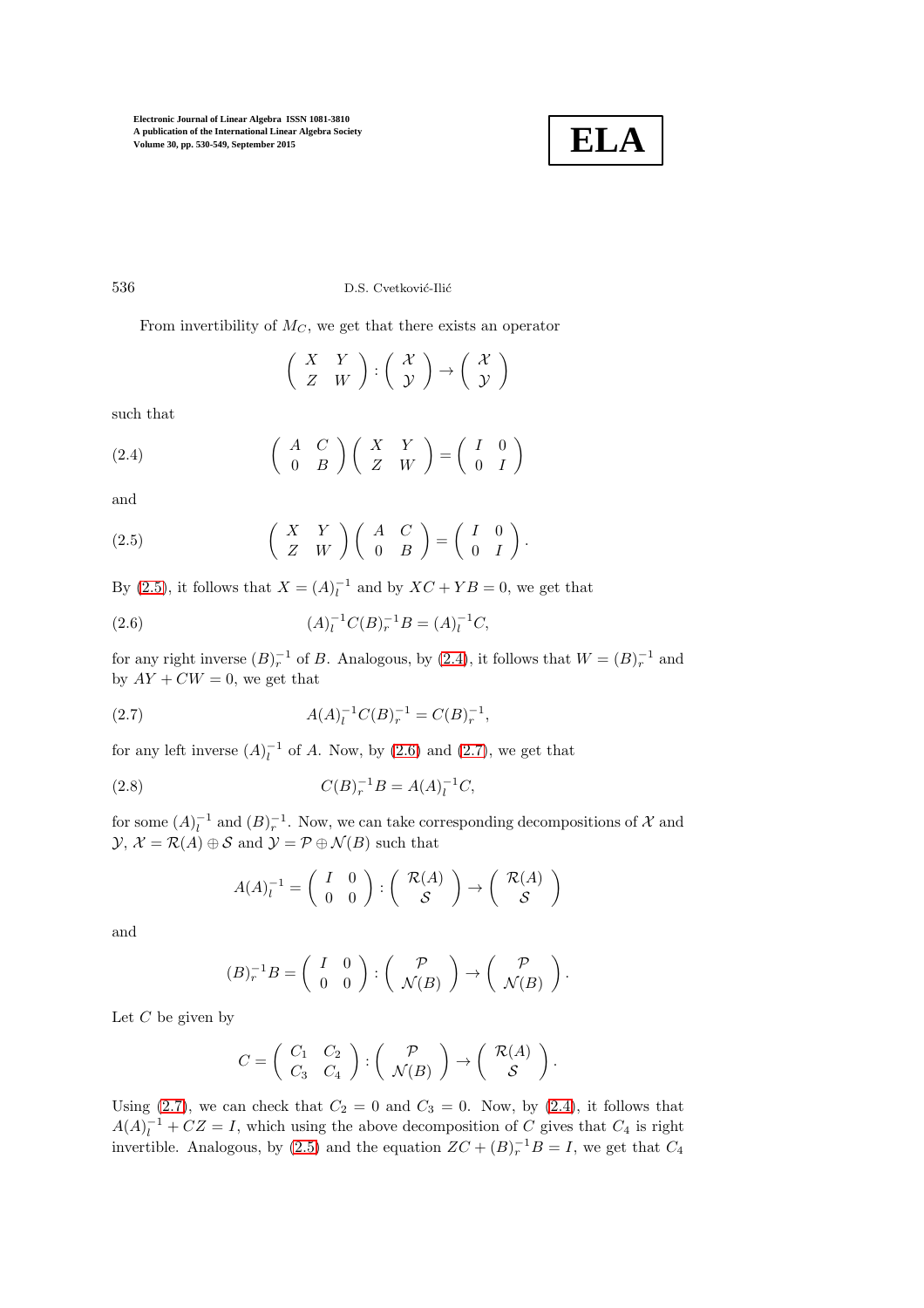**ELA**

Invertible and Regular Completions of Operator Matrices 537

is left invertible. Now, from the invertibility of  $C_4$ , we have that  $\mathcal{N}(B) \cong X/R(A)$ . Furthermore, we proved that if  $M_C$  is invertible, then there exist some decompositions of  $X$  and  $Y$  such that C is given by

$$
C = \begin{pmatrix} C_1 & 0 \\ 0 & C_4 \end{pmatrix} : \begin{pmatrix} \mathcal{P} \\ \mathcal{N}(B) \end{pmatrix} \to \begin{pmatrix} \mathcal{R}(A) \\ \mathcal{S} \end{pmatrix}, \text{ where } C_4 \text{ is invertible.}
$$

 $(\Leftarrow)$  From (i) and (ii), it follows that there exist closed subspaces S and P such that  $\mathcal{X} = \mathcal{R}(A) \oplus \mathcal{S}$  and  $\mathcal{Y} = \mathcal{P} \oplus \mathcal{N}(B)$ . Using these decompositions, we have that  $A = \left( \begin{array}{c} A_1 \\ 0 \end{array} \right)$ 0  $\Big)$  :  $\mathcal{X} \rightarrow \left( \begin{array}{c} \mathcal{R}(A) \\ c \end{array} \right)$ S and  $B = \begin{pmatrix} B_1 & 0 \end{pmatrix}$ :  $\mathcal{N}(B)$  $\Big) \rightarrow \mathcal{Y}$ , where  $A_1$  and  $B_1$  are invertible. By the condition (*iii*), there exists an invertible operator  $C_4 : \mathcal{N}(B) \to \mathcal{S}$ . Let  $C_1 : \mathcal{P} \to \mathcal{R}(A)$  be arbitrary. It is easy to check that

$$
M_C = \begin{pmatrix} A_1 & C_1 & 0 \\ 0 & 0 & C_4 \\ 0 & B_1 & 0 \end{pmatrix} : \begin{pmatrix} \mathcal{X} \\ \mathcal{P} \\ \mathcal{N}(B) \end{pmatrix} \to \begin{pmatrix} \mathcal{R}(A) \\ \mathcal{S} \\ \mathcal{Y} \end{pmatrix}
$$
\nis invertible with the inverse given by 
$$
\begin{pmatrix} A_1^{-1} & 0 & -A_1^{-1}C_1B_1^{-1} \\ 0 & 0 & B_1^{-1} \\ 0 & C_4^{-1} & 0 \end{pmatrix}.
$$

<span id="page-7-1"></span>Now, it is clear that  $(2.2)$  holds.  $\Box$ 

REMARK 2.5. 1. We can check that if the conditions  $(i) - (iii)$  of Theorem [2.4](#page-5-1) hold and if we take arbitrary but fixed decompositions of X and  $\mathcal{Y}, \mathcal{X} = \mathcal{R}(A) \oplus \mathcal{S}$ and  $\mathcal{Y} = \mathcal{P} \oplus \mathcal{N}(B)$ , then

$$
S(A, B) = \left\{ C \in \mathcal{B}(\mathcal{Y}, \mathcal{X}) : C = \begin{pmatrix} C_1 & C_2 \\ C_3 & C_4 \end{pmatrix} : \begin{pmatrix} \mathcal{P} \\ \mathcal{N}(B) \end{pmatrix} \to \begin{pmatrix} \mathcal{R}(A) \\ \mathcal{S} \end{pmatrix}, \right\}
$$
\n
$$
C_4 \text{ is invertible} \right\}.
$$
\n
$$
(2.9)
$$

To prove that, let denote by  $S_1(A, B)$  the right side of (2.[9\)](#page-7-0). For  $C \in S_1(A, B)$ , it is easy to check that  $M_C$  is invertible and in that case the inverse is given by

<span id="page-7-0"></span>
$$
(M_C)^{-1} = \begin{pmatrix} A_1^{-1} & -A_1^{-1}C_2C_4^{-1} & -A_1^{-1}(C_1 - C_2C_4^{-1}C_3)B_1^{-1} \\ 0 & 0 & 0 \\ 0 & 0 & B_1^{-1} \\ 0 & (C_4)_r^{-1} & -C_4^{-1}C_3B_1^{-1} \end{pmatrix}.
$$

Hence,  $S_1(A, B) \subseteq S(A, B)$ . If  $C \in S(A, B)$ , then using the given decompositions of X and Y, we get that  $A = \begin{pmatrix} A_1 \\ A_2 \end{pmatrix}$ 0  $\bigg)$  :  $\mathcal{X} \rightarrow \left( \begin{array}{c} \mathcal{R}(A) \\ c \end{array} \right)$ S ) and  $B = (B_1 \quad 0)$ :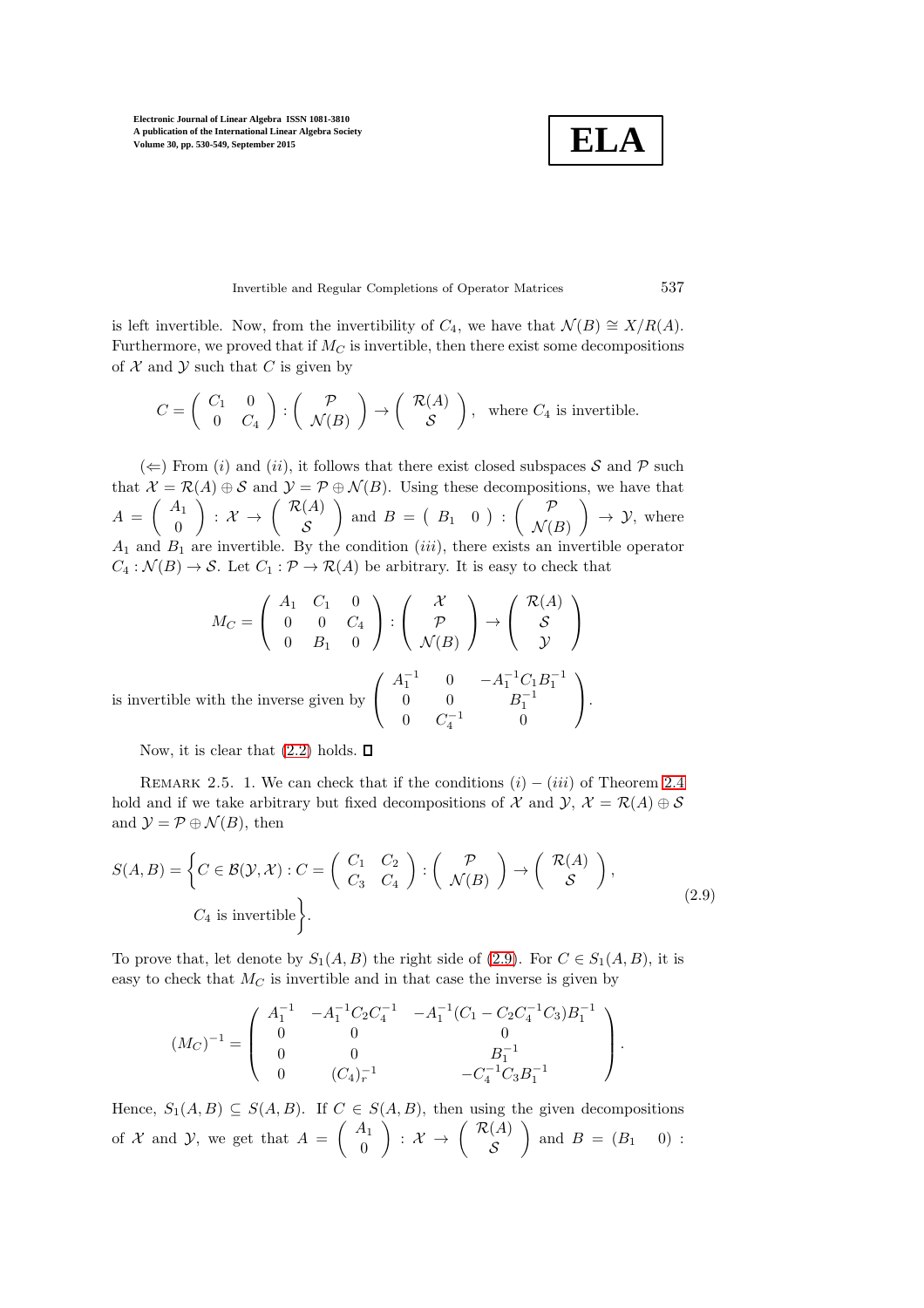<span id="page-8-0"></span>

538 D.S. Cvetković-Ilić

 $\left( \quad P$  $\mathcal{N}(B)$  $\Big) \rightarrow \mathcal{Y}$ , where  $A_1$  and  $B_1$  are invertible. In that case, any right inverse of B and any left inverse of A are given by  $(B)^{-1}_{r} = \begin{pmatrix} B_1^{-1} \\ T \end{pmatrix}$  $\boldsymbol{\mathcal{I}}$  $\bigg) : \mathcal{Y} \rightarrow \left( \begin{array}{c} \mathcal{P} \\ \mathcal{M} \end{array} \right)$  $\mathcal{N}(B)$ ) and  $(A)_l^{-1} = (A_1^{-1} \ R) : \begin{pmatrix} R(A) \\ S \end{pmatrix}$ S  $\Big) \rightarrow \mathcal{X}$ , for some operators T and R. Using [\(2](#page-6-1).4) and  $(2.5)$  $(2.5)$ , we get that

$$
Z = (I - (B)_r^{-1}B)Z(I - A(A)_l^{-1}),
$$
  
\n
$$
A(A)_l^{-1} + CZ = I,
$$
  
\n
$$
ZC + (B)_r^{-1}B = I.
$$
\n(2.10)

Now if we suppose that

$$
C = \begin{pmatrix} C_1 & C_2 \\ C_3 & C_4 \end{pmatrix} : \begin{pmatrix} P \\ \mathcal{N}(B) \end{pmatrix} \rightarrow \begin{pmatrix} \mathcal{R}(A) \\ \mathcal{S} \end{pmatrix},
$$

by (2.[10\)](#page-8-0), we get that  $C_4$  is invertible, which means that  $C \in S_1(A, B)$ . Hence, (2.[9\)](#page-7-0) holds.

2. As in [\[7\]](#page-19-5), we get that

$$
\bigcap_{C \in \mathcal{B}(\mathcal{Y},\mathcal{X})} \sigma(M_C) = \sigma_l(A) \cup \sigma_r(B) \cup \{\lambda \in \mathbb{C} : \mathcal{N}(B - \lambda I) \cong \mathcal{X}/\mathcal{R}(A - \lambda I)\}
$$

but using (2.[2\)](#page-5-0), we can partially answer Question 3. For arbitrary  $C' \in \mathcal{B}(\mathcal{Y}, \mathcal{X})$ , it is evident that  $\bigcap_{C \in \mathcal{B}(\mathcal{Y},\mathcal{X})} \sigma(M_C) \subseteq \sigma(M_{C'})$  while the reverse inclusion holds if and only if for every  $\lambda \in P = \rho_l(A) \cap \rho_r(B) \cap {\lambda \in \mathbb{C} : \mathcal{N}(B - \lambda I) \cong \mathcal{Y}/\mathcal{R}(A - \lambda I)}$  the operator C' belongs to  $S(A - \lambda I, B - \lambda I)$ . In other words, there exists  $C' \in \mathcal{B}(\mathcal{Y}, \mathcal{X})$ such that

(2.11) 
$$
\sigma(M_{C'}) = \bigcap_{C \in \mathcal{B}(\mathcal{Y},\mathcal{X})} \sigma(M_C)
$$

if and only if

<span id="page-8-1"></span>
$$
\bigcap_{\lambda \in P} S(A - \lambda I, B - \lambda I) \neq \emptyset.
$$

In the case of separable Hilbert spaces,  $P = \rho_l(A) \cap \rho_r(B) \cap {\lambda \in \mathbb{C} : \alpha(B - \lambda I) =$  $\beta(A - \lambda I)$ . In particular if A is a compact (Riesz and polynomial Riesz) operator on a Banach space, then  $P = \rho(A) \cap \rho(B)$ , so it is evident, that C' can be arbitrary operator from  $\mathcal{B}(\mathcal{Y}, \mathcal{X})$ . Analogous as in Remark [2.3](#page-4-0) (2), we can find an operator  $C'$ which satisfies  $(2.11)$  $(2.11)$ , in the case when B is normal and  $\mathcal Y$  is separable Hilbert space.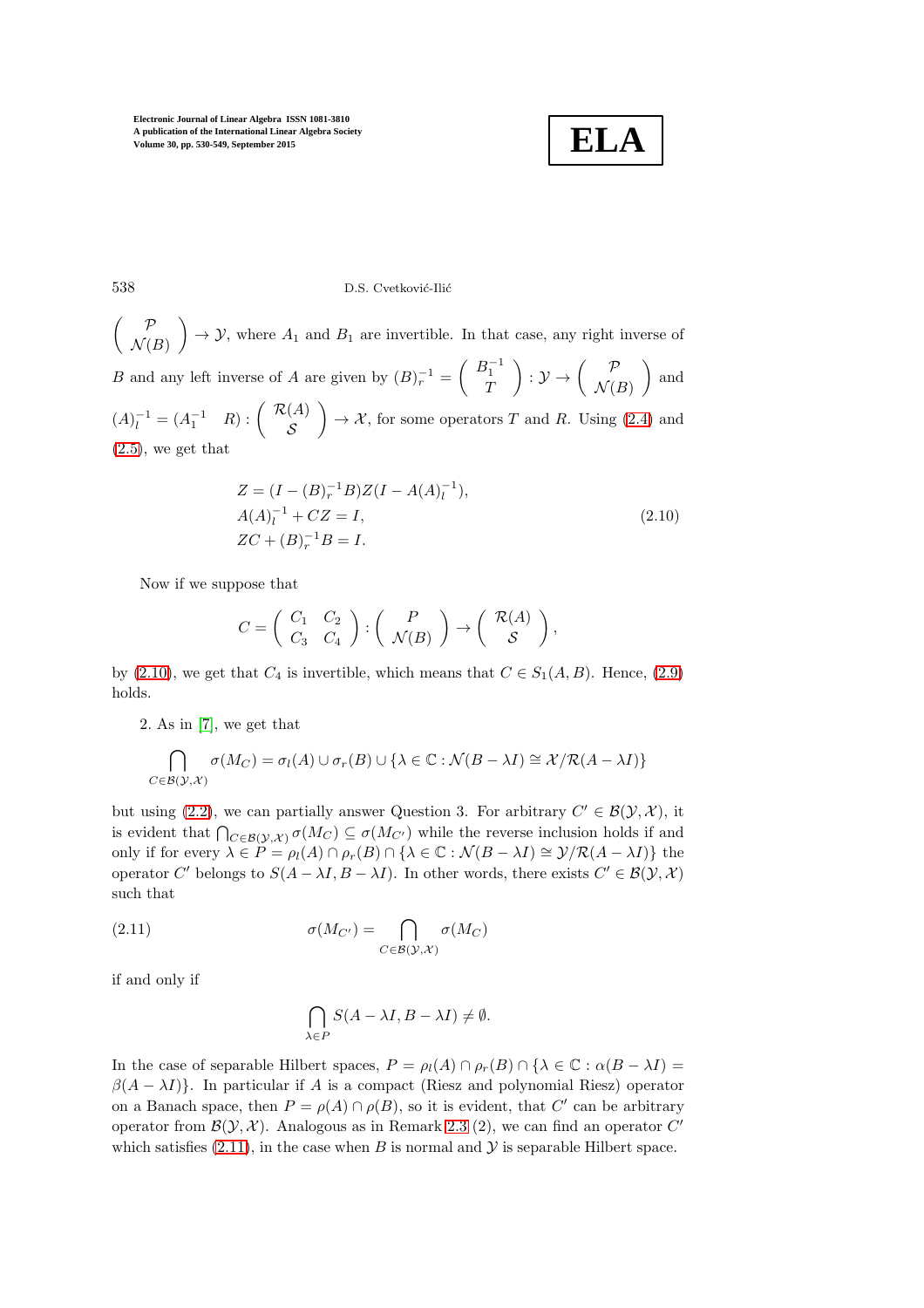

Invertible and Regular Completions of Operator Matrices 539

<span id="page-9-1"></span>In the following theorem, we consider the right invertibility of  $M_C$ .

THEOREM 2.6. Let  $A \in \mathcal{B}(\mathcal{X})$  and  $B \in \mathcal{B}(\mathcal{Y})$  be given operators. The operator *matrix*  $M_C$  *is right invertible for*  $C \in \mathcal{B}(\mathcal{Y}, \mathcal{X})$  *if and only if* 

- (i) B *is right invertible,*
- (*ii*)  $\left(A \quad CP_{\mathcal{N}(B)} \right)$  *is right invertible.*

*Proof.* There is a  $C \in \mathcal{B}(\mathcal{Y}, \mathcal{X})$  such that the operator  $M_C$  is right invertible if and only if there exist appropriate operators  $X, Y, Z, W, T$  such that

$$
\left(\begin{array}{cc}A&C\\0&B\end{array}\right)\left(\begin{array}{cc}X&Y\\Z&W\end{array}\right)=\left(\begin{array}{cc}I&T\\0&I\end{array}\right),
$$

i.e., if and only if the following system is solvable:

<span id="page-9-0"></span>
$$
AX + CZ = I
$$
  
\n
$$
BZ = 0
$$
 (2.12)  
\n
$$
BW = I.
$$

Evidently,  $(2.12)$  $(2.12)$  is solvable if and only if B is right invertible and the equation  $AX+CP_{\mathcal{N}(B)}Q = I$  is solvable for some  $Q \in \mathcal{B}(Y)$  (the last condition being equivalent to the right invertibility of  $(A \ C P_{\mathcal{N}(B)})$ .

<span id="page-9-2"></span>REMARK 2.7. From Theorem [2.6,](#page-9-1) we can conclude that the right invertibility of  $M_C$  is equivalent to the right invertibility of B and the solvability of the equation

<span id="page-9-3"></span>
$$
(2.13)\t\t\t AX + CP\mathcal{N}(B)Q = I
$$

for some  $Q \in \mathcal{B}(\mathcal{Y})$ .

If we impose the additional condition of the regularity of  $A \in \mathcal{B}(\mathcal{X})$ , we have the following result:

THEOREM 2.8. Let  $A \in \mathcal{B}(\mathcal{X})$  and  $B \in \mathcal{B}(\mathcal{Y})$  be given operators. If A is regular, *then the operator matrix*  $M_C$  *is right invertible for some*  $C \in \mathcal{B}(\mathcal{Y}, \mathcal{X})$  *if and only if* 

- (i) B *is right invertible,*
- (*ii*)  $\mathcal{X}/\mathcal{R}(A) \preceq \mathcal{N}(B)$ .

*If conditions*  $(i) - (ii)$  *are satisfied, the set of all*  $C \in \mathcal{B}(\mathcal{Y}, \mathcal{X})$  *such that*  $M_C$  *is right invertible is described by*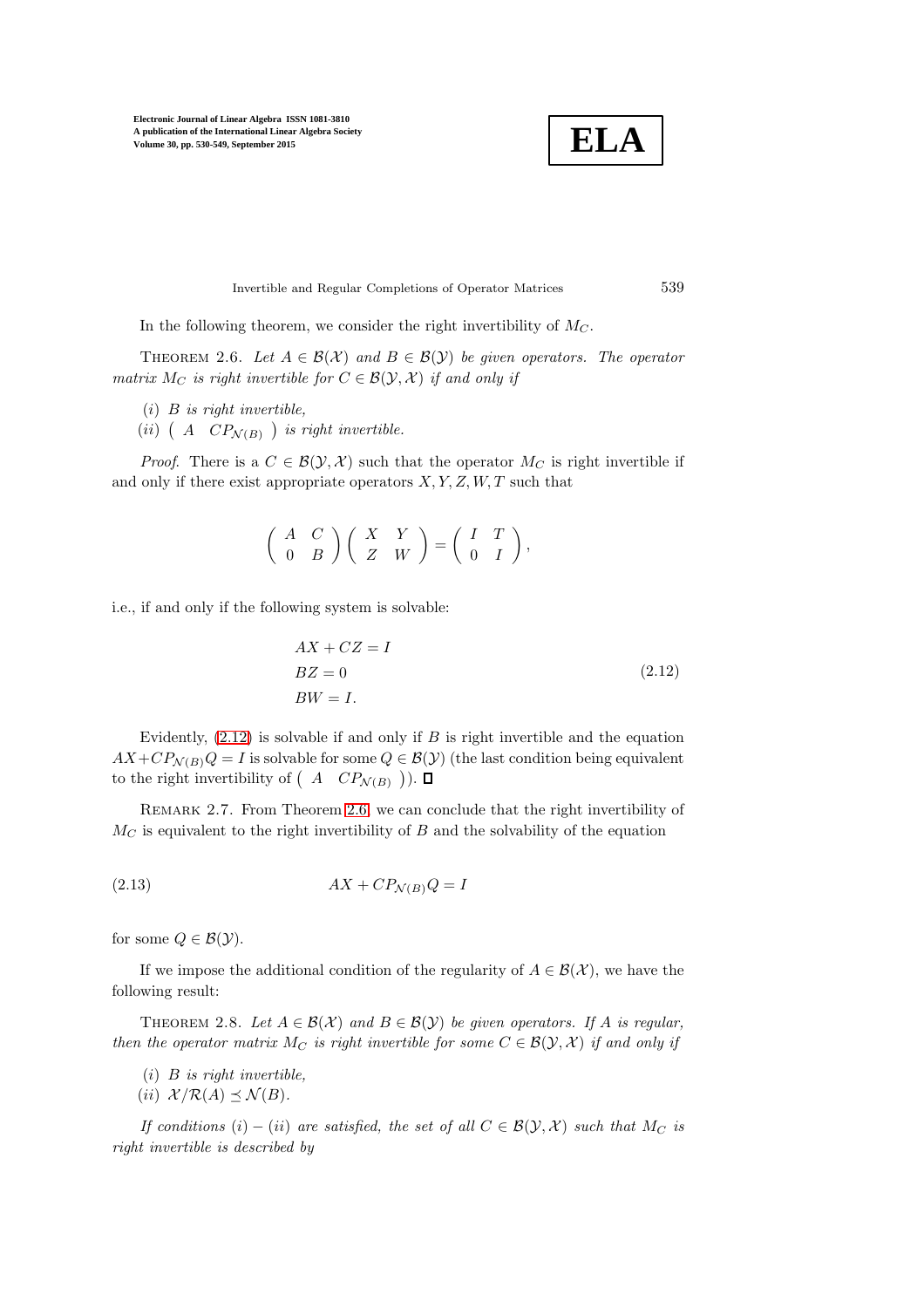<span id="page-10-0"></span>**ELA**

540 D.S. Cvetković-Ilić

$$
S_r(A, B) = \left\{ C \in \mathcal{B}(\mathcal{Y}, \mathcal{X}) : C = \begin{pmatrix} C_1 & C_2 \\ C_3 & C_4 \end{pmatrix} : \begin{pmatrix} \mathcal{P} \\ \mathcal{N}(B) \end{pmatrix} \to \begin{pmatrix} \mathcal{R}(A) \\ \mathcal{S} \end{pmatrix}, \right\}
$$
\n
$$
C_4 \text{ is right invertible } \left\}, \tag{2.14}
$$

*where*  $\mathcal{X} = \mathcal{R}(A) \oplus \mathcal{S}$  *and*  $\mathcal{Y} = \mathcal{P} \oplus \mathcal{N}(B)$ *.* 

*Proof.* ( $\Rightarrow$ ) From Remark [2.7,](#page-9-2) we get that the right invertibility of  $M_C$  is equivalent to the right invertibility of  $B \in \mathcal{B}(\mathcal{Y})$  and the solvability of the equation (2.[13\)](#page-9-3). Let  $X$  and  $Y$  be any solutions of  $(2.13)$  $(2.13)$ . Since  $A$  is regular, we have that

<span id="page-10-1"></span>(2.15) 
$$
A = \begin{pmatrix} A_1 & 0 \\ 0 & 0 \end{pmatrix} : \begin{pmatrix} \mathcal{T} \\ \mathcal{N}(A) \end{pmatrix} \rightarrow \begin{pmatrix} \mathcal{R}(A) \\ \mathcal{S} \end{pmatrix},
$$

where  $A_1 \in \mathcal{B}(\mathcal{T}, \mathcal{R}(A))$  is invertible and  $\mathcal{X} = \mathcal{T} \oplus \mathcal{N}(A) = \mathcal{R}(A) \oplus \mathcal{S}$ . Also,

(2.16) 
$$
B = \begin{pmatrix} B_1 & 0 \end{pmatrix} : \begin{pmatrix} M \\ \mathcal{N}(B) \end{pmatrix} \to \mathcal{Y},
$$

where  $B_1 \in \mathcal{B}(\mathcal{M}, \mathcal{Y})$  is invertible and  $\mathcal{Y} = \mathcal{M} \oplus \mathcal{N}(B)$ . Suppose that

<span id="page-10-2"></span>
$$
X = \begin{pmatrix} X_1 & X_2 \\ X_3 & X_4 \end{pmatrix} : \begin{pmatrix} \mathcal{R}(A) \\ \mathcal{S} \end{pmatrix} \to \begin{pmatrix} \mathcal{T} \\ \mathcal{N}(A) \end{pmatrix},
$$

$$
Y = \begin{pmatrix} Y_1 & Y_2 \\ Y_3 & Y_4 \end{pmatrix} : \begin{pmatrix} \mathcal{R}(A) \\ \mathcal{S} \end{pmatrix} \to \begin{pmatrix} \mathcal{M} \\ \mathcal{N}(B) \end{pmatrix}
$$

and

$$
C = \left( \begin{array}{cc} C_1 & C_2 \\ C_3 & C_4 \end{array} \right) : \left( \begin{array}{c} \mathcal{M} \\ \mathcal{N}(B) \end{array} \right) \rightarrow \left( \begin{array}{c} \mathcal{R}(A) \\ \mathcal{S} \end{array} \right).
$$

We have that (2.[13\)](#page-9-3) is equivalent to

$$
\left(\begin{array}{cc}\nA_1 & 0 \\
0 & 0\n\end{array}\right)\n\left(\begin{array}{cc}\nX_1 & X_2 \\
X_3 & X_4\n\end{array}\right) +\n\left(\begin{array}{cc}\nC_1 & C_2 \\
C_3 & C_4\n\end{array}\right)\n\left(\begin{array}{cc}\n0 & 0 \\
0 & I\n\end{array}\right)\n\left(\begin{array}{cc}\nY_1 & Y_2 \\
Y_3 & Y_4\n\end{array}\right) =\n\left(\begin{array}{cc}\nI & 0 \\
0 & I\n\end{array}\right),
$$

i.e.,

$$
(2.17) \qquad A_1X_1 + C_2Y_3 = I, \quad A_1X_2 + C_2Y_4 = 0, \quad C_4Y_3 = 0, \quad C_4Y_4 = I.
$$

Evidently, (2.[13\)](#page-9-3) is solvable if and only if  $C_4$  is right invertible. Hence,  $\mathcal{X}/\mathcal{R}(A) \preceq$  $\mathcal{N}(B)$ .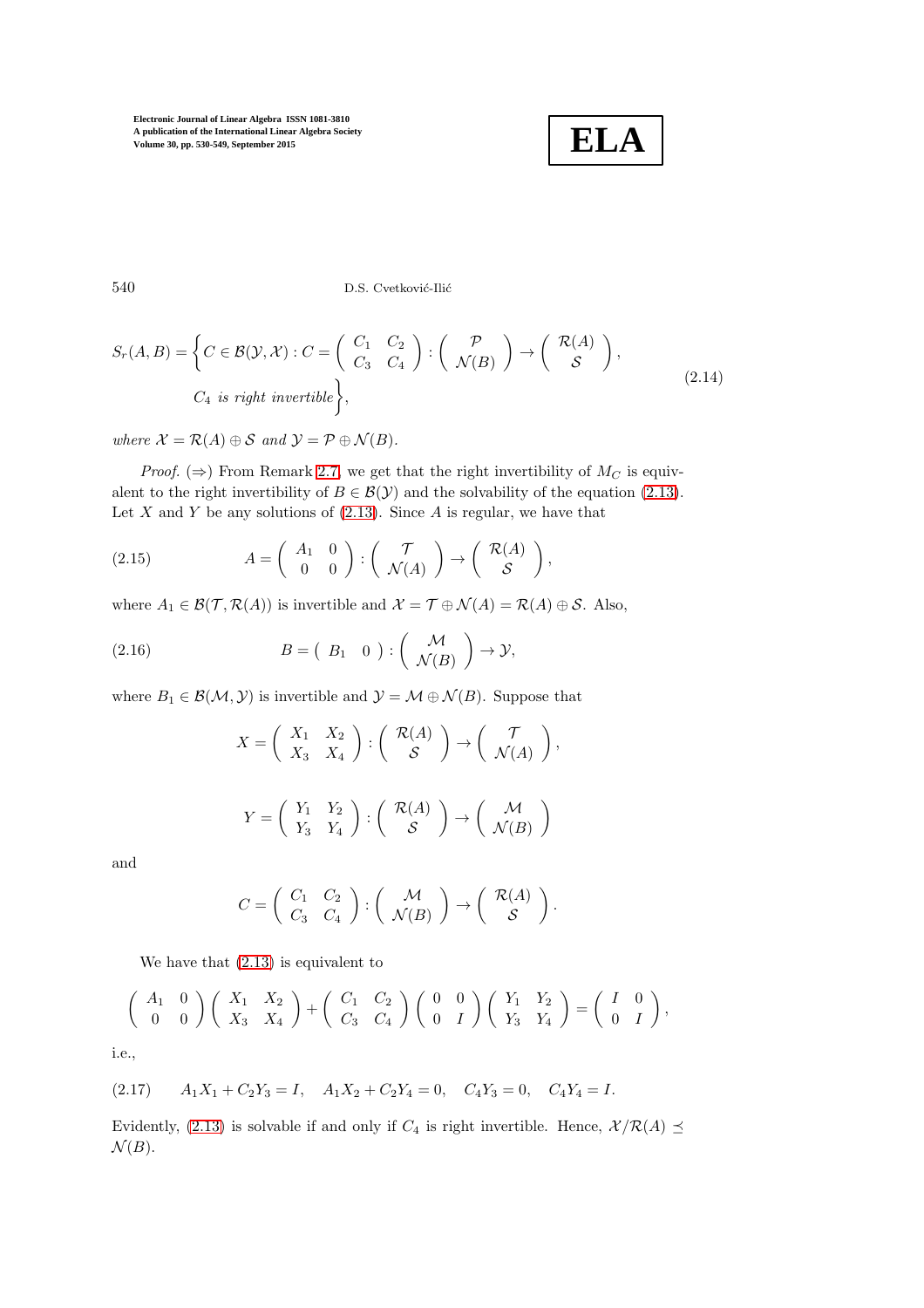$$
\boxed{\textbf{ELA}}
$$

Invertible and Regular Completions of Operator Matrices 541

$$
(\Leftarrow)
$$
 If *(i)* and *(ii)* are satisfied, we can take  $C = \begin{pmatrix} 0 & 0 \\ 0 & C_4 \end{pmatrix} : \begin{pmatrix} \mathcal{M} \\ \mathcal{N}(B) \end{pmatrix} \rightarrow$   
 $\mathcal{P}(A)$ 

 $\int \mathcal{R}(A)$ S ), where  $C_4$  is right invertible. It is evident that the right inverse of  $M_C$  is given by

$$
\left(\begin{array}{ccc} A_1^{-1} & 0 & 0 \\ 0 & 0 & 0 \\ 0 & 0 & B_1^{-1} \\ 0 & (C_4)_r^{-1} & 0 \end{array}\right) : \left(\begin{array}{c} \mathcal{R}(A) \\ \mathcal{S} \\ \mathcal{Y} \end{array}\right) \rightarrow \left(\begin{array}{c} \mathcal{T} \\ \mathcal{N}(A) \\ \mathcal{M} \\ \mathcal{N}(B) \end{array}\right).
$$

To prove that the set of all  $C \in \mathcal{B}(\mathcal{Y}, \mathcal{X})$  such that  $M_C$  is right invertible is described by (2.[14\)](#page-10-0), it is enough to note that if  $C = \begin{pmatrix} C_1 & C_2 \\ C & C_1 \end{pmatrix}$  $C_3$   $C_4$  $\bigg)$  :  $\bigg( \begin{array}{c} M \\ M \end{array} \bigg)$  $\mathcal{N}(B)$  $\Big) \rightarrow$  $\int \mathcal{R}(A)$ for decompositions  $\mathcal{X} = \mathcal{R}(A) \oplus \mathcal{S}$  and  $\mathcal{Y} = \mathcal{M} \oplus \mathcal{N}(B)$ , then we have

S that  $A$  and  $B$  are given by  $(2.15)$  $(2.15)$  and  $(2.16)$  $(2.16)$ , respectively, and in that case, a right inverse of  $M_C$  is given by

$$
(2.18) \quad (Mc)^{-1}_{r} = \begin{pmatrix} A_{1}^{-1} & -A_{1}^{-1}C_{2}(C_{4})_{r}^{-1} & -A_{1}^{-1}(C_{1}B_{1}^{-1} - C_{2}(C_{4})_{r}^{-1}C_{3}B_{1}^{-1}) \\ 0 & 0 & 0 \\ 0 & 0 & B_{1}^{-1} \\ 0 & (C_{4})_{r}^{-1} & -(C_{4})_{r}^{-1}C_{3}B_{1}^{-1} \end{pmatrix} . \quad \Box
$$

REMARK 2.9. The condition (ii) of Theorem [2.6,](#page-9-1) in the case when  $\mathcal X$  and  $\mathcal Y$ are Hilbert spaces is equivalent to the condition  $\mathcal{R}(A) + \mathcal{R}(CP_{\mathcal{N}(B)}) = \mathcal{X}$ . In the case, when  $\mathcal X$  and  $\mathcal Y$  are separable Hilbert spaces, the condition (ii) of Theorem [2.6](#page-9-1) is equivalent to  $\alpha(B) \leq \beta(A)$ .

Similarly, we can consider the left invertibility of  $M_C$ :

THEOREM 2.10. Let  $A \in \mathcal{B}(\mathcal{X})$  and  $B \in \mathcal{B}(\mathcal{Y})$  be given operators. The operator *matrix*  $M_C$  *is left invertible for*  $C \in \mathcal{B}(\mathcal{Y}, \mathcal{X})$  *if and only if* 

(i) A is left invertible,  
(ii) 
$$
\begin{pmatrix} (I - P_{\mathcal{R}(A)})C \\ B \end{pmatrix}
$$
 is left invertible.

<span id="page-11-0"></span>With the additional assumption of the regularity of  $B$ , we have the following:

THEOREM 2.11. Let  $A \in \mathcal{B}(\mathcal{X})$  and  $B \in \mathcal{B}(\mathcal{Y})$  be given operators such that B is *regular. The operator matrix*  $M_C$  *is left invertible for some*  $C \in \mathcal{B}(\mathcal{Y}, \mathcal{X})$  *if and only if*

(i) A *is left invertible,*

 $(ii)$   $\mathcal{N}(B) \preceq \mathcal{X}/\mathcal{R}(A)$ *.*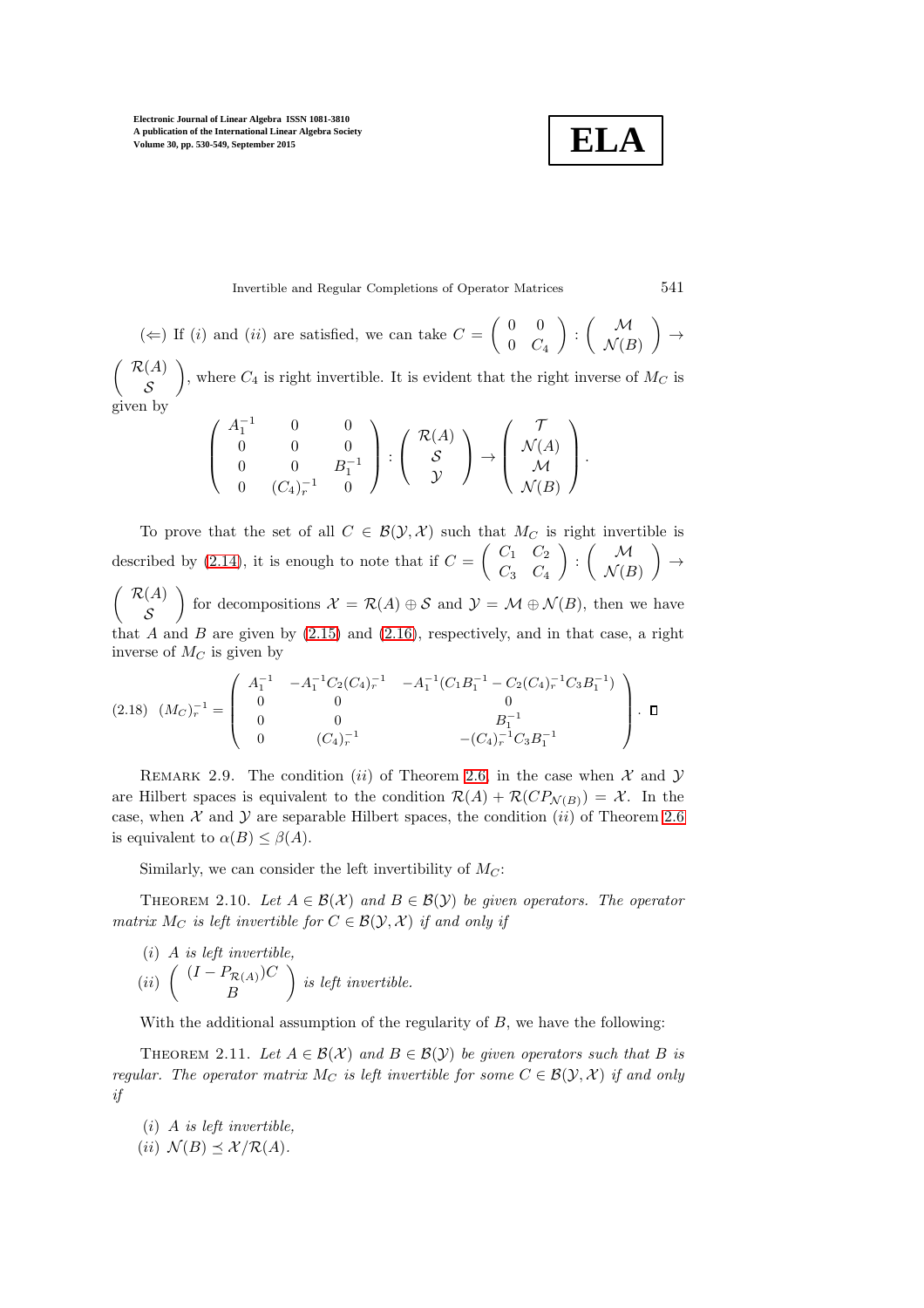

542 D.S. Cvetković-Ilić

*If the conditions*  $(i) - (ii)$  *are satisfied, the set of all*  $C \in \mathcal{B}(\mathcal{Y}, \mathcal{X})$  *such that*  $M_C$ *is right invertible is described by*

$$
S_l(A, B) = \left\{ C \in \mathcal{B}(\mathcal{Y}, \mathcal{X}) : C = \begin{pmatrix} C_1 & C_2 \\ C_3 & C_4 \end{pmatrix} : \begin{pmatrix} \mathcal{P} \\ \mathcal{N}(B) \end{pmatrix} \to \begin{pmatrix} \mathcal{R}(A) \\ \mathcal{S} \end{pmatrix}, \right\}
$$
\n
$$
C_4 \text{ is left invertible } \left\}.
$$

*where*  $\mathcal{X} = \mathcal{R}(A) \oplus \mathcal{S}$  *and*  $\mathcal{Y} = \mathcal{P} \oplus \mathcal{N}(B)$ *.* 

In the case when  $X$  and  $Y$  are separable Hilbert spaces, the condition *(ii)* of Theorem [2.11](#page-11-0) is equivalent to  $\alpha(B) \leq \beta(A)$ .

REMARK 2.12. Analogous as in the case of the point spectrum, when  $\mathcal X$  and  $\mathcal Y$ are Hilbert spaces, we can answer Question 3 in the case of right (left) spectrum and find such operator  $C'$  in the following cases: when  $A$  is compact or Riesz or polynomial Riesz operator; when B is a normal operator; when the set  $P_r = \rho_l(B) \cap {\lambda \in \mathbb{C}}$ :  $0 < \beta(A - \lambda I) \leq \alpha(B - \lambda I)$   $\{P_l = \rho_l(A) \cap {\lambda \in \mathbb{C} : 0 < \alpha(B - \lambda I) < \beta(A - \lambda I)\}\}\$ is finite.

**3. Regularity of**  $M_C$ . In this section, we will consider the regularity of an operator matrix

$$
M_C = \left( \begin{array}{cc} A & C \\ 0 & B \end{array} \right),
$$

where  $A \in \mathcal{B}(\mathcal{X})$  and  $B \in \mathcal{B}(\mathcal{Y})$  are given. We will completely describe the set of all  $C \in \mathcal{B}(\mathcal{Y}, \mathcal{X})$  such that  $M_C$  is regular. Furthermore, we will give a necessary and sufficient condition under which  $M_C$  is regular and has an inner inverse of the form  $\sqrt{2}$  ${\cal A}^{(1,2)}$  $\begin{pmatrix} 1,2) & X \ Y & B(1,2) \end{pmatrix}$ , where  $A^{(1,2)} \in A\{1,2\}, B^{(1,2)} \in B\{1,2\}$  and one of the operators  $X \in \mathcal{B}(\mathcal{Y}, \mathcal{X})$  and  $Y \in \mathcal{B}(\mathcal{X}, \mathcal{Y})$  is zero.

In the next theorem, we present a necessary and sufficient condition under which  $M_C$  is regular for a given  $A \in \mathcal{B}(\mathcal{X})$  and  $B \in \mathcal{B}(\mathcal{Y})$ . Using its proof, we can completely describe the set  $M_C\{1\}$ .

<span id="page-12-0"></span>THEOREM 3.1. Let  $A \in \mathcal{B}(\mathcal{X})$  and  $B \in \mathcal{B}(\mathcal{Y})$  be relatively regular. The operator *matrix*  $M_C$  *is relatively regular if and only if*  $(I - AA^{(1)})C(I - B^{(1)}B)$  *is regular, for some*  $A^{(1)} \in A\{1\}$  *and*  $B^{(1)} \in B\{1\}$ *.* 

*Proof.* Since  $A \in \mathcal{B}(\mathcal{X})$  and  $B \in \mathcal{B}(\mathcal{Y})$  are relatively regular, it follows that X and  $\mathcal Y$  have the following decompositions

$$
\mathcal{X} = \mathcal{T} \oplus \mathcal{N}(A) = \mathcal{R}(A) \oplus \mathcal{S}, \quad Y = \mathcal{P} \oplus \mathcal{N}(B) = \mathcal{R}(B) \oplus \mathcal{Q},
$$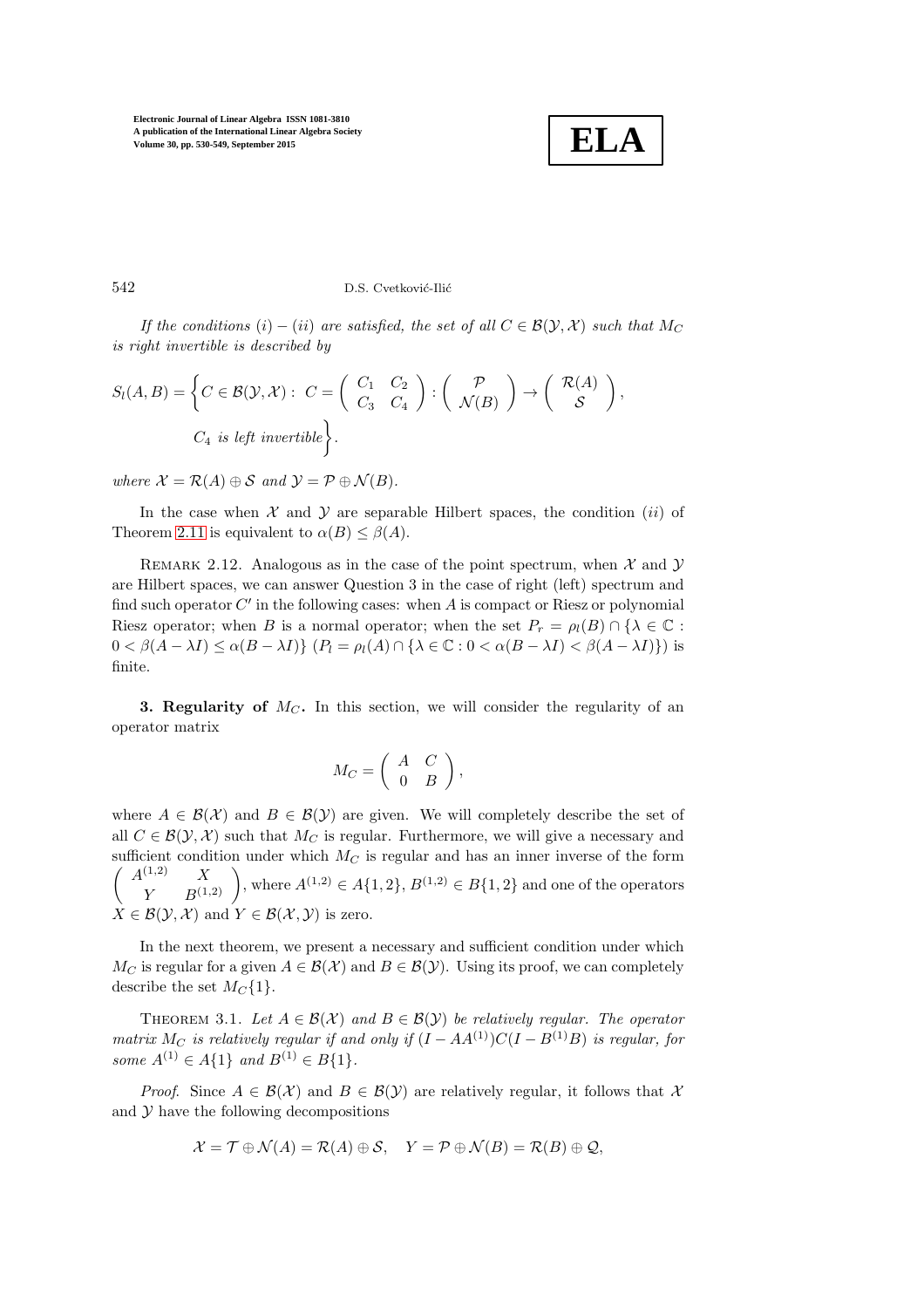

Invertible and Regular Completions of Operator Matrices 543

and consequently, that  $A$  and  $B$  are given by

$$
A = \left(\begin{array}{cc} A_1 & 0 \\ 0 & 0 \end{array}\right) : \left(\begin{array}{c} \mathcal{T} \\ \mathcal{N}(A) \end{array}\right) \rightarrow \left(\begin{array}{c} \mathcal{R}(A) \\ \mathcal{S} \end{array}\right),
$$

and

$$
B = \left(\begin{array}{cc} B_1 & 0 \\ 0 & 0 \end{array}\right) : \left(\begin{array}{c} \mathcal{P} \\ \mathcal{N}(B) \end{array}\right) \rightarrow \left(\begin{array}{c} \mathcal{R}(B) \\ \mathcal{Q} \end{array}\right),
$$

where  $A_1: \mathcal{T} \to \mathcal{R}(A)$  and  $B_1: \mathcal{P} \to \mathcal{R}(B)$  are invertible. There exist  $A^{(1)} \in A\{1\}$ and  $B^{(1)} \in B\{1\}$  such that  $AA^{(1)} = P_{\mathcal{R}(A),\mathcal{S}}, A^{(1)}A = P_{\mathcal{T},\mathcal{N}(A)}, BB^{(1)} = P_{\mathcal{R}(B),\mathcal{Q}}$ and  $B^{(1)}B = P_{\mathcal{P}, \mathcal{N}(B)}$ . Let C be given by

(3.1) 
$$
C = \begin{pmatrix} C_1 & C_2 \\ C_3 & C_4 \end{pmatrix} : \begin{pmatrix} \mathcal{P} \\ \mathcal{N}(B) \end{pmatrix} \to \begin{pmatrix} \mathcal{R}(A) \\ \mathcal{S} \end{pmatrix}
$$

and suppose that  $M_C$  is relatively regular. In that case, there exists an operator  $\left(\begin{array}{cc} X & Y \ Z & W \end{array}\right) : \left(\begin{array}{c} {\cal X} \ {\cal Y} \end{array}\right)$  $\mathcal Y$  $\Big) \rightarrow \Big( \begin{array}{c} \mathcal{X} \\ \mathcal{X} \end{array} \Big)$  $\mathcal Y$  such that  $\left( \begin{array}{cc} A & C \end{array} \right)$  $0 \quad B$  $\Big) \left( \begin{array}{cc} X & Y \ Z & W \end{array} \right) \left( \begin{array}{cc} A & C \ 0 & B \end{array} \right)$  $= \begin{pmatrix} A & C \\ 0 & B \end{pmatrix}$  $0 \quad B$  $\setminus$ (3.2)

which is equivalent to the following system of the equations:

<span id="page-13-1"></span><span id="page-13-0"></span>
$$
AXA + CZA = A,
$$
  
\n
$$
BZC + BWB = B,
$$
  
\n
$$
BZA = 0,
$$
  
\n
$$
AXC + CZC + AYB + CWB = C.
$$
\n(3.3)

Suppose that  $X, Y, Z$  and  $W$  are given by

$$
X = \begin{pmatrix} X_1 & X_2 \\ X_3 & X_4 \end{pmatrix} : \begin{pmatrix} \mathcal{R}(A) \\ \mathcal{S} \end{pmatrix} \to \begin{pmatrix} \mathcal{T} \\ \mathcal{N}(A) \end{pmatrix},
$$
  
\n
$$
Y = \begin{pmatrix} Y_1 & Y_2 \\ Y_3 & Y_4 \end{pmatrix} : \begin{pmatrix} \mathcal{R}(B) \\ \mathcal{Q} \end{pmatrix} \to \begin{pmatrix} \mathcal{T} \\ \mathcal{N}(A) \end{pmatrix},
$$
  
\n
$$
Z = \begin{pmatrix} Z_1 & Z_2 \\ Z_3 & Z_4 \end{pmatrix} : \begin{pmatrix} \mathcal{R}(A) \\ \mathcal{S} \end{pmatrix} \to \begin{pmatrix} \mathcal{P} \\ \mathcal{N}(B) \end{pmatrix},
$$
  
\n
$$
W = \begin{pmatrix} W_1 & W_2 \\ W_3 & W_4 \end{pmatrix} : \begin{pmatrix} \mathcal{R}(B) \\ \mathcal{Q} \end{pmatrix} \to \begin{pmatrix} \mathcal{P} \\ \mathcal{N}(B) \end{pmatrix}.
$$
 (3.4)

get that the third equation of [\(3](#page-13-0).3),  $BZA = 0$ , is equivalent with  $B_1Z_1A_1 = 0$ , i.e.,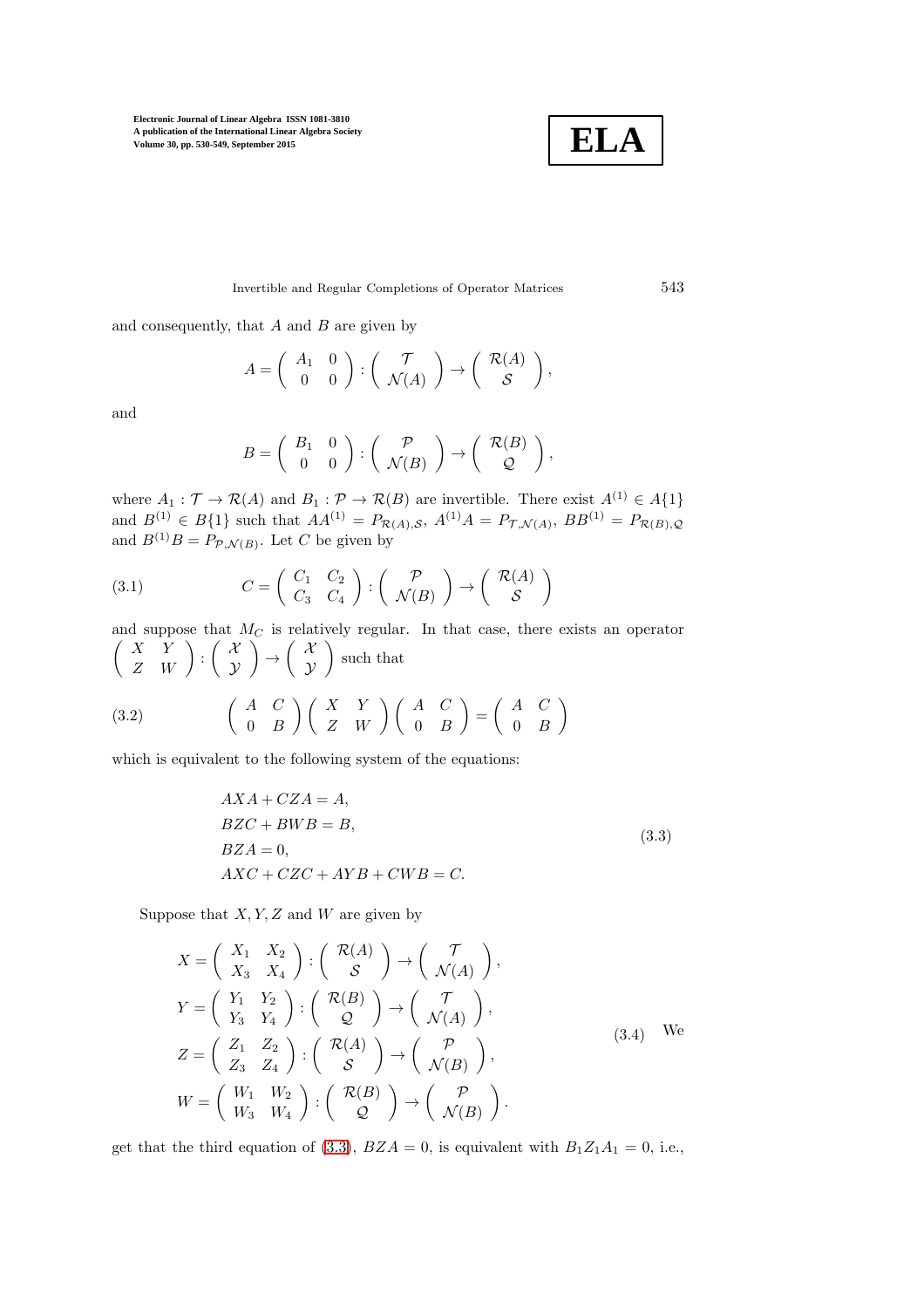<span id="page-14-1"></span>

544 D.S. Cvetković-Ilić

 $Z_1 = 0$ . Now, using that  $Z_1 = 0$ , the first equation of (3.[3\)](#page-13-0) is equivalent with

$$
X_1 = A_1^{-1}(I - C_2 Z_3),
$$
  
\n
$$
C_4 Z_3 = 0,
$$
\n
$$
(3.5)
$$
 while

the second one holds if and only if

<span id="page-14-2"></span><span id="page-14-0"></span>
$$
W_1 = (I - Z_2 C_3) B_1^{-1},
$$
  
\n
$$
Z_2 C_4 = 0.
$$
 (3.6) Now,

the last equation of (3.[3\)](#page-13-0) is equivalent with

$$
A_1 X_2 C_3 + C_2 Z_4 C_3 + A_1 Y_1 B_1 + C_2 W_3 B_1 + C_1 = 0,
$$
  
\n
$$
A_1 X_2 C_4 + C_2 Z_4 C_4 = 0,
$$
  
\n
$$
C_4 Z_4 C_3 + C_4 W_3 B_1 = 0
$$
  
\n
$$
C_4 Z_4 C_4 = C_4.
$$
\n(3.7)

From the last equation of  $(3.7)$  $(3.7)$ , we conclude that  $C_4$  must be relatively regular. So, we get that the regularity of  $(I - AA^{(1)})C(I - B^{(1)}B)$  is a necessary condition for the regularity of  $M<sub>C</sub>$ . On the other hand, if  $C<sub>4</sub>$  is relatively regular, taking  $Z_4 = C_4^{(1)}, Z_1 = 0, Z_2 = 0, Z_3 = 0, X_1 = A_1^{-1}(I - C_2 Z_3), X_2 = -A_1^{-1} C_2 C_4^{(1)},$  $Y_1 = -A_1^{-1}(C_1 + A_1X_2C_3 + C_2Z_4C_3 + C_2W_3B_1)B_1^{-1}, W_1 = (I - Z_2C_3)B_1^{-1}, W_3 =$  $-C_4^{(1)}C_3B_1^{-1}$ , where  $X_3, X_4, Y_2, Y_3, Y_4, Z_2, Z_3, W_2, W_4$  are arbitrary, using (3.[5\)](#page-14-1), (3.[6\)](#page-14-2) and [\(3](#page-14-0).7) we can easily check that (3.[2\)](#page-13-1) holds. Thus,  $M_C$  is relatively regular.  $\square$ 

REMARK 3.2. (1) Using the previous theorem, we can completely describe the set  $M_C\{1\}$  in the case when  $M_C$  is regular. So,  $\begin{pmatrix} X & Y \\ Z & W \end{pmatrix} : \begin{pmatrix} \mathcal{X} & Y \\ Y & W \end{pmatrix}$  $\mathcal{Y}$  $\Big\} \rightarrow \Big( \begin{array}{c} \mathcal{X} \\ \mathcal{X} \end{array} \Big)$  $\mathcal{Y}$  ∈  $M_C$ {1} if and only if X, Y, Z, W are given by

$$
X = \begin{pmatrix} A_1^{-1}(I - C_2 Z_3) & -A_1^{-1} C_2 C_4^{(1)} + M(I - C_4 C_4^{(1)}) \\ X_3 & X_4 & \end{pmatrix} : \begin{pmatrix} \mathcal{R}(A) \\ \mathcal{S} \end{pmatrix} \to \begin{pmatrix} \mathcal{T} \\ \mathcal{N}(A) \end{pmatrix},
$$
  
\n
$$
Y = \begin{pmatrix} -A_1^{-1} N B_1^{-1} & Y_2 \\ Y_3 & Y_4 \end{pmatrix} : \begin{pmatrix} \mathcal{R}(B) \\ \mathcal{Q} \end{pmatrix} \to \begin{pmatrix} \mathcal{T} \\ \mathcal{N}(A) \end{pmatrix},
$$
  
\n
$$
Z = \begin{pmatrix} 0 & Z_2 \\ Z_3 & C_4^{(1)} \end{pmatrix} : \begin{pmatrix} \mathcal{R}(A) \\ \mathcal{S} \end{pmatrix} \to \begin{pmatrix} \mathcal{P} \\ \mathcal{N}(B) \end{pmatrix},
$$
  
\n
$$
W = \begin{pmatrix} (I - Z_2 C_3) B_1^{-1} & W_2 \\ -C_4^{(1)} C_3 B_1^{-1} + (I - C_4^{(1)} C_4) S & W_4 \end{pmatrix} : \begin{pmatrix} \mathcal{R}(B) \\ \mathcal{Q} \end{pmatrix} \to \begin{pmatrix} \mathcal{P} \\ \mathcal{N}(B) \end{pmatrix},
$$
  
\n(3.8)

where  $Z_2 = E(I - C_4 C_4^{(1)})$ ,  $Z_3 = (I - C_4^{(1)} C_4)F$ ,  $N = C_1 + A_1 X_2 C_3 + C_2 Z_4 C_3 +$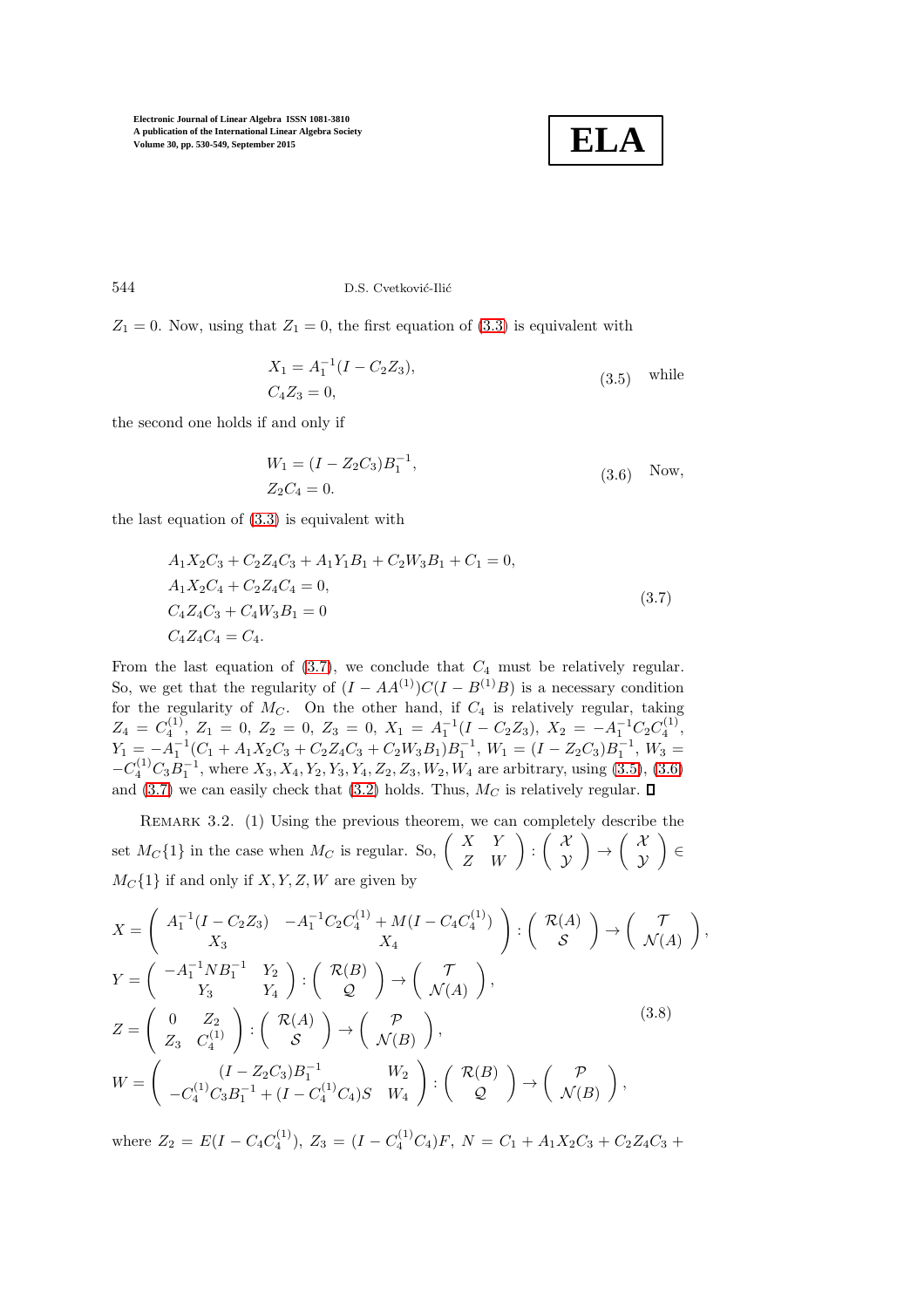**ELA**

Invertible and Regular Completions of Operator Matrices 545

 $C_2W_3B_1$  and the others operators which appear are arbitrary.

(2) Evidently, Theorem [3.1](#page-12-0) is a generalization of Theorem 2.1 [\[6\]](#page-19-7).

In the following theorem, we present a necessary and sufficient condition under which  $M_C$  is regular and has an inner inverse of the form  $\begin{pmatrix} A^{(1,2)} & X \\ Y & B^{(1,2)} \end{pmatrix}$ , where  $A^{(1,2)} \in A\{1,2\}, B^{(1,2)} \in B\{1,2\}$  and one of the operators  $X \in \mathcal{B}(\mathcal{Y},\mathcal{X})$  and  $Y \in$  $\mathcal{B}(\mathcal{X}, \mathcal{Y})$  is zero with the assumption that the operator C has the matrix representation from the proof of Theorem [3.1.](#page-12-0)

<span id="page-15-1"></span>THEOREM 3.3. Let  $A \in \mathcal{B}(\mathcal{X})$  and  $B \in \mathcal{B}(\mathcal{Y})$  be relatively regular. For  $C \in$  $\mathcal{B}(\mathcal{Y}, \mathcal{X})$ *, the operator matrix*  $M_C$  *is relatively regular with an inner inverse of the*  $\textit{form } \left( \begin{array}{cc} A^{(1,2)} & X \\ Y & B^{(1,2)} \end{array} \right) \textit{ where } A^{(1,2)} \in A\{1,2\}, \textit{ } B^{(1,2)} \in B\{1,2\} \textit{ and one of the } \right)$ *operators*  $X \in \mathcal{B}(Y, \mathcal{X})$  *and*  $Y \in \mathcal{B}(\mathcal{X}, \mathcal{Y})$  *is zero, if and only if* C *satisfies one of the following conditions:*

(1) 
$$
C(\mathcal{N}(B)) \subseteq \mathcal{R}(A)
$$
,  
(2)  $C_1$  is regular,  $C_1C_1^-C_2 = 0$ ,  $C_3C_1^-C_1 = 0$ ,  $C_3C_1^-C_2 = -C_4$ ,

*where*  $C_1 = (I - AA^{(1,2)})C(I - B^{(1,2)}B)$ ,  $C_2 = (I - AA^{(1,2)})CB^{(1,2)}B$ ,  $C_3 =$  $AA^{(1,2)}C(I - B^{(1,2)}B), C_4 = AA^{(1,2)}CB^{(1,2)}B \text{ and } C_1^- \in C_1\{1\}.$ 

*Proof.* The fact that for some  $C \in \mathcal{B}(\mathcal{Y}, \mathcal{X})$  the operator matrix  $M_C$  is relatively regular with an inner inverse of the form  $\begin{pmatrix} A^{(1,2)} & X \\ Y & B^{(1,2)} \end{pmatrix}$ , for  $X \in \mathcal{B}(\mathcal{Y},\mathcal{X})$  and  $Y \in \mathcal{B}(\mathcal{X}, \mathcal{Y})$ , is equivalent with the fact that the following system of the equations is solvable:

<span id="page-15-0"></span>
$$
CYA = 0,
$$
  
\n
$$
AA^{(1,2)}C + CYC + AXB + CB^{(1,2)}B = C,
$$
  
\n
$$
BYA = 0,
$$
  
\n
$$
BYC = 0.
$$
\n(3.9)

Since we have an additional condition that one of the operators  $X$  and  $Y$  is equal to zero, we will consider two cases.

First, we will consider the case when  $Y = 0$ . Then the system (3.[9\)](#page-15-0) is equivalent to:

$$
AA^{(1,2)}C + AXB + CB^{(1,2)}B = C.\t\t(3.10)
$$

Hence, for a given  $C \in \mathcal{B}(\mathcal{Y}, \mathcal{X})$  the operator  $M_C$  is regular and has an inner inverse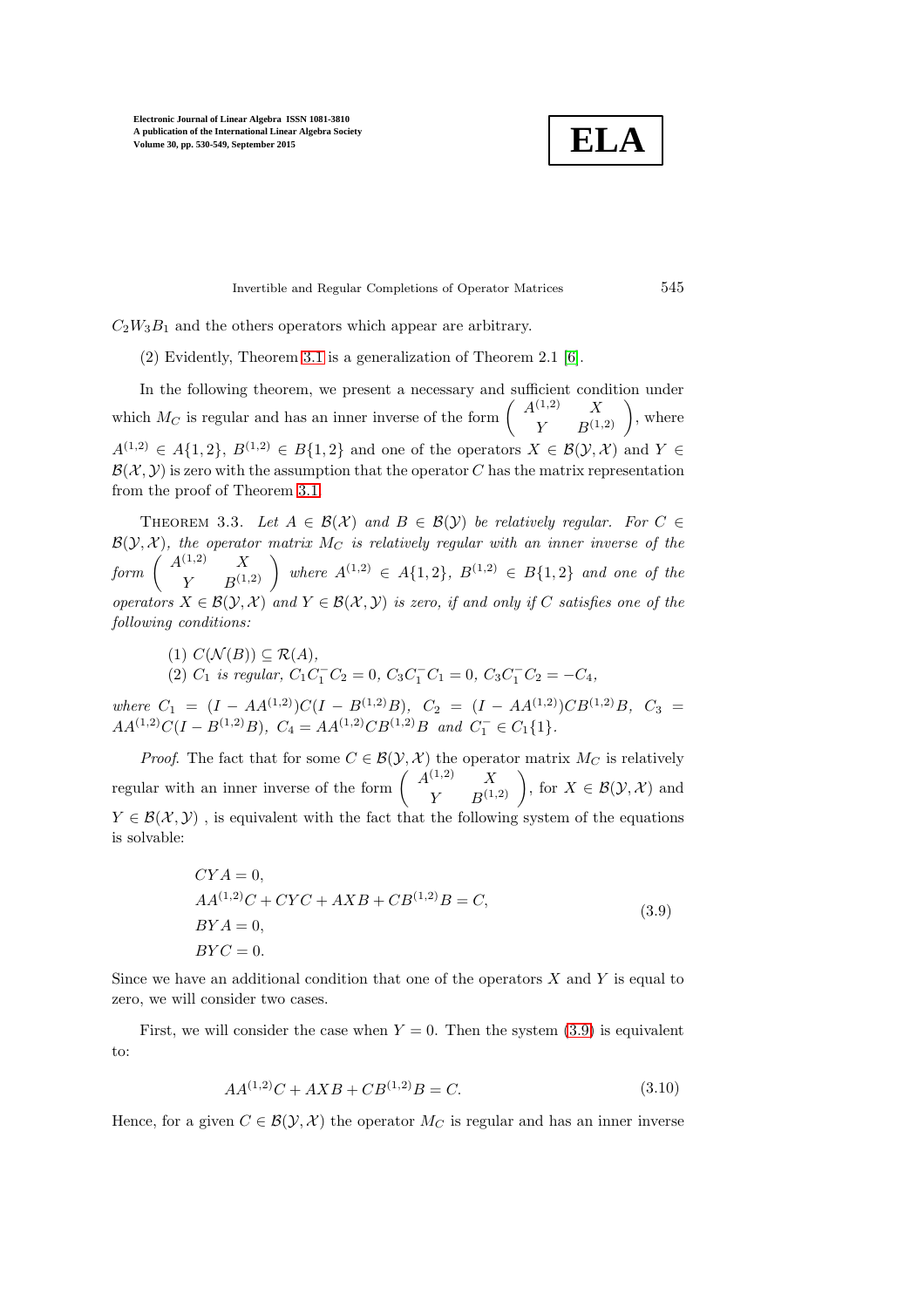<span id="page-16-0"></span>

546 D.S. Cvetković-Ilić

of the form  $\begin{pmatrix} A^{(1,2)} & X \\ 0 & B^{(1,2)} \end{pmatrix}$ , if and only if the following equation is solvable:

(3.11) 
$$
AXB = C - AA^{(1,2)}C - CB^{(1,2)}B.
$$

This in turn holds if and only if  $(I - AA^{(1,2)})C(I - B^{(1,2)}B) = 0$ , which is equivalent with the fact that  $C(\mathcal{N}(B)) \subseteq \mathcal{R}(A)$ .

In the case when  $X = 0$ , the system [\(3](#page-15-0).9) is equivalent to:

$$
CYA = 0,AA(1,2)C + CYC + CB(1,2)B = C,BYA = 0,BYC = 0,
$$
\n(3.12)

Now, it is clear that  $M_C$  will be relatively regular with an inner inverse of the form  $\begin{pmatrix} A^{(1,2)} & 0 \\ Y & B^{(1,2)} \end{pmatrix}$ , for each  $C \in \mathcal{B}(\mathcal{Y}, \mathcal{X})$  which satisfies the conditions for the solvability of the system (3.[12\)](#page-16-0).

<span id="page-16-1"></span>Suppose that such  $C$  exists. Then  $C$  and  $Y$  can be represented by

(3.13) 
$$
C = \begin{pmatrix} C_1 & C_2 \ C_3 & C_4 \end{pmatrix} : \begin{pmatrix} \mathcal{N}(B) \\ \mathcal{R}(B^{(1,2)}) \end{pmatrix} \rightarrow \begin{pmatrix} \mathcal{N}(A^{(1,2)}) \\ \mathcal{R}(A) \end{pmatrix},
$$

(3.14) 
$$
Y = \begin{pmatrix} Y_1 & Y_2 \ Y_3 & Y_4 \end{pmatrix} : \begin{pmatrix} \mathcal{N}(A^{(1,2)}) \\ \mathcal{R}(A) \end{pmatrix} \to \begin{pmatrix} \mathcal{N}(B) \\ \mathcal{R}(B^{(1,2)}) \end{pmatrix},
$$

for some operators  $C_i$  and  $Y_i$ ,  $i = \overline{1, 4}$ . Since the equation  $BYA = 0$  is equivalent with the equation  $B^{(1,2)}BYAA^{(1,2)} = 0$  and since

$$
AA^{(1,2)} = \begin{pmatrix} 0 & 0 \\ 0 & I \end{pmatrix} : \begin{pmatrix} \mathcal{N}(A^{(1,2)}) \\ \mathcal{R}(A) \end{pmatrix} \rightarrow \begin{pmatrix} \mathcal{N}(A^{(1,2)}) \\ \mathcal{R}(A) \end{pmatrix},
$$
  

$$
B^{(1,2)}B = \begin{pmatrix} 0 & 0 \\ 0 & I \end{pmatrix} : \begin{pmatrix} \mathcal{N}(B) \\ \mathcal{R}(B^{(1,2)}) \end{pmatrix} \rightarrow \begin{pmatrix} \mathcal{N}(B) \\ \mathcal{R}(B^{(1,2)}) \end{pmatrix},
$$

we conclude that  $Y_4 = 0$ . Now,  $CYA = 0$  is equivalent with  $C_1Y_2 = 0$  and  $C_3Y_2 = 0$ , while  $BYC = 0$  is equivalent with  $Y_3C_1 = 0$  and  $Y_3C_2 = 0$ . Now, we are looking for the conditions under which the second equation of the system (3.[12\)](#page-16-0) is satisfied. The same computations as above show that the second equation of the system (3.[12\)](#page-16-0) is satisfied for some operators  $C$  and  $Y$  given by  $(3.13)$  $(3.13)$  if and only if operators  $C_i$  and  $Y_i$  satisfy the following system:

<span id="page-16-2"></span>
$$
C_1Y_1C_1 = C_1, C_1Y_1C_2 = 0, C_3Y_1C_1 = 0, C_3Y_1C_2 = -C_4.
$$
\n(3.15)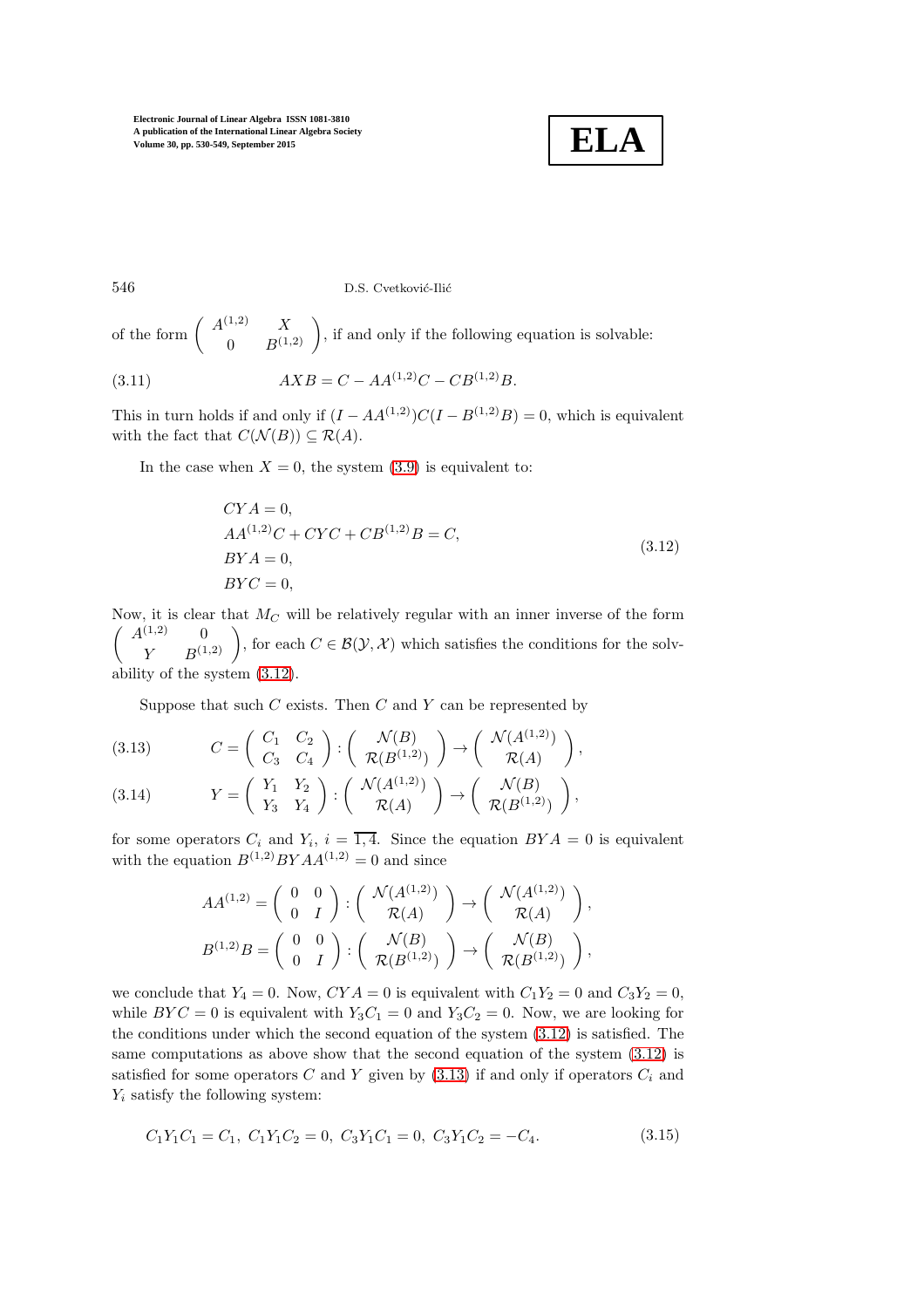**ELA**

Invertible and Regular Completions of Operator Matrices 547

From the first equation of the system  $(3.15)$  $(3.15)$ , it follows that  $C_1$  must be relatively regular and that  $Y_1$  is an inner inverse of  $C_1$ . Now, by  $(3.13)$  $(3.13)$  we get that  $(3.15)$  $(3.15)$  is equivalent to  $(ii)$ .  $\Box$ 

REMARK 3.4. (1) Theorem [3.3](#page-15-1) is a special case of Theorem [3.1,](#page-12-0) so each of the conditions (1) and (2) of Theorem [3.3](#page-15-1) implies the regularity of  $(I - AA^{(1)})C(I B^{(1)}B$ , for some  $A^{(1)} \in A\{1\}$  and  $B^{(1)} \in B\{1\}$ . That this is true for the condition (2) is evident. For the condition (1) this follows from the fact that it is equivalent with the fact that  $(I - AA^{(1)})C(I - B^{(1)}B) = 0.$ 

<span id="page-17-0"></span>(2) Obviously, (3.[12\)](#page-16-0) can be written as

(3.16) 
$$
\begin{pmatrix} B \\ C \end{pmatrix} Y \begin{pmatrix} A & C \end{pmatrix} = \begin{pmatrix} 0 & 0 \\ 0 & C - AA^{(1,2)}C - CB^{(1,2)}B \end{pmatrix}.
$$

Now, it is clear that  $M_C$  will be relatively regular with an inner inverse of the form  $\begin{pmatrix} A^{(1,2)} & 0 \\ Y & B^{(1,2)} \end{pmatrix}$ , for each  $C \in \mathcal{B}(\mathcal{Y}, \mathcal{X})$  which satisfies the conditions for the solvability of the equation  $(3.16)$  $(3.16)$ . Hence,  $(ii)$  is equivalent to

$$
\left(\begin{array}{c} B \\ C \end{array}\right)\left(\begin{array}{c} B \\ C \end{array}\right)^{(1)}\left(\begin{array}{cc} 0 & 0 \\ 0 & T \end{array}\right)\left(\begin{array}{cc} A & C \end{array}\right)^{(1)}\left(\begin{array}{cc} A & C \end{array}\right)=\left(\begin{array}{cc} 0 & 0 \\ 0 & T \end{array}\right),
$$

where  $T = C - AA^{(1,2)}C - CB^{(1,2)}B$ . Using (3.[16\)](#page-17-0), we can describe all such Y.

(3) It is interesting to note that by Theorem [3.3,](#page-15-1) we have that for any relatively regular operator  $C \in \mathcal{B}(\mathcal{Y}, \mathcal{X})$  which satisfies  $C(I - P_{\mathcal{N}(B)}) = 0$  and  $P_{\mathcal{R}(A)}C = 0$ , for some projections  $P_{\mathcal{N}(B)}$  and  $P_{\mathcal{R}(A)}$ , the matrix operator  $M_C$  is relatively regular with an inner inverse of the form  $\begin{pmatrix} A^{(1,2)} & 0 \\ Y & B^{(1,2)} \end{pmatrix}$ .

In the special case when  $X$  and  $Y$  are separable Hilbert spaces, we state the following result concerning the regularity and the form of the Moore-Penrose inverse of  $M_C$ .

THEOREM 3.5. Let  $A \in \mathcal{B}(\mathcal{X})$  and  $B \in \mathcal{B}(\mathcal{Y})$  be relatively regular. For  $C \in$  $\mathcal{B}(\mathcal{Y}, \mathcal{X})$ *, the operator matrix*  $M_C$  *is relatively regular with the Moore-Penrose of the*  $form\left(\begin{array}{cc} A^{\dagger} & X \\ V & P^{\dagger} \end{array}\right)$  $Y$   $B^{\dagger}$ *f*, where one of the operators  $X \in \mathcal{B}(\mathcal{Y}, \mathcal{X})$  and  $Y \in \mathcal{B}(\mathcal{X}, \mathcal{Y})$  is zero *if and only if* C *satisfies one of the following conditions:*

- $(1)$   $\mathcal{R}(C^*) \subseteq \mathcal{R}(B^*)$ ,  $\mathcal{R}(C) \subseteq \mathcal{R}(A)$ ,
- (2) C is relatively regular,  $\mathcal{R}(C) \subseteq \mathcal{N}(A^*)$ ,  $\mathcal{R}(B^*) \subseteq \mathcal{N}(C)$ .

*Furthermore, in the case when*  $X = 0$ *, the operator* Y *must be equal to*  $C^{\dagger}$ *.*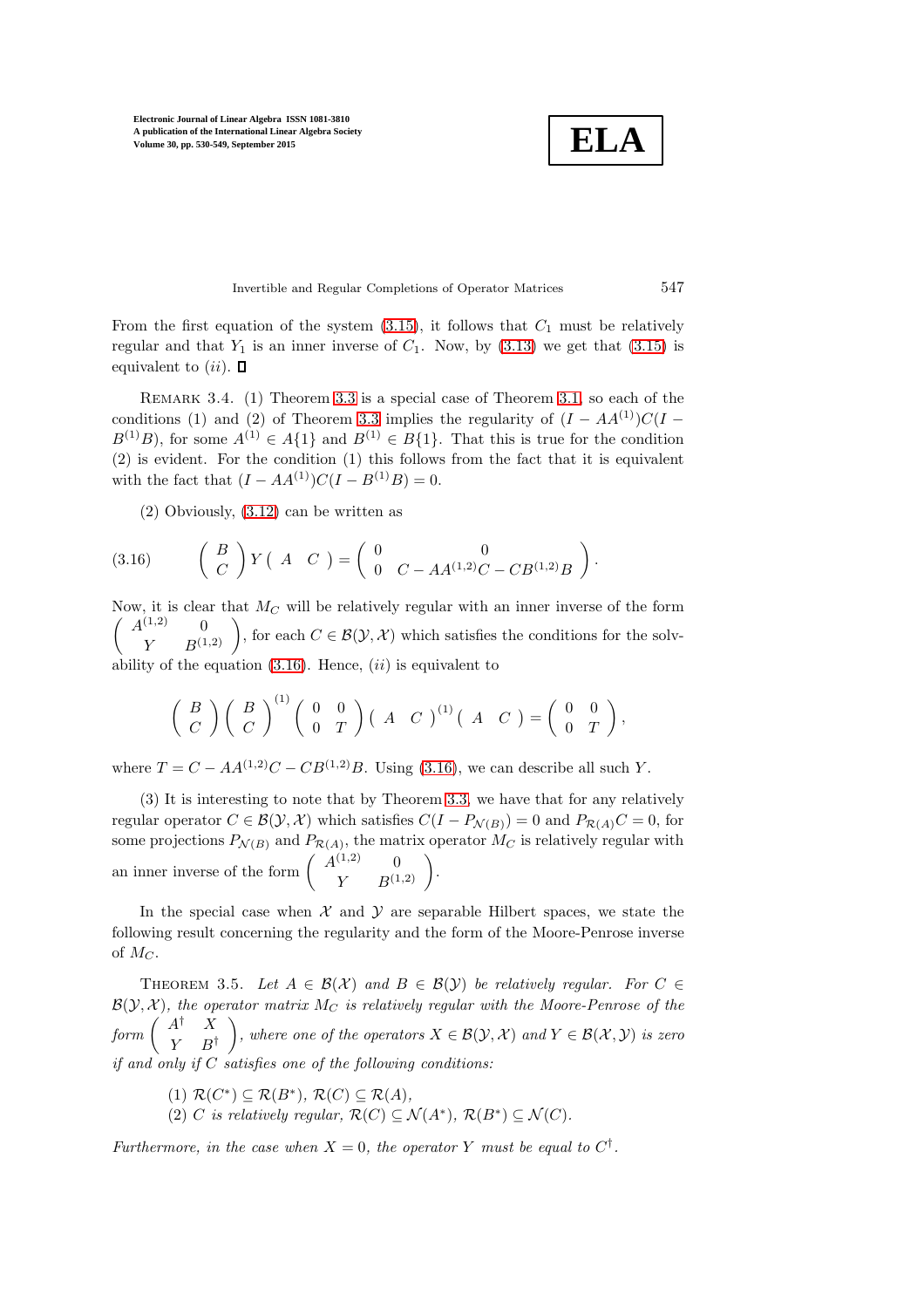

#### 548 D.S. Cvetković-Ilić

*Proof.* First, if one of the conditions  $(1) - (2)$  is satisfied then by Theorem [3.3](#page-15-1) and Remark [2.5,](#page-7-1) it follows that  $M_C$  is relatively regular, which is equivalent with the existence of the Moore-Penrose inverse. Now, we will show that the Moore-Penrose inverse of  $M_C$  has the mentioned form if and only if one of the conditions (1) – (2) is satisfied.

First, suppose that for some  $C \in \mathcal{B}(\mathcal{Y}, \mathcal{X})$ , there exist X such that the operator matrix  $M_C$  has the Moore-Penrose of the form  $\begin{pmatrix} A^{\dagger} & X \\ 0 & B \end{pmatrix}$  $0 \quad B^{\dagger}$  . By the four Penrose equations, this is equivalent with the fact that the following system of the equations is solvable:

<span id="page-18-0"></span>
$$
AX + CB^{\dagger} = 0,
$$
  
\n
$$
A^{\dagger}C + XB = 0,
$$
  
\n
$$
AA^{\dagger}C + AXB + CB^{\dagger}B = 0,
$$
  
\n
$$
A^{\dagger}AX + A^{\dagger}CB^{\dagger} + XBB^{\dagger} = X.
$$
\n(3.17)

We can check that the system (3.[17\)](#page-18-0) has a solution X if and only if  $B^{\dagger}BC^* = C^*$ and  $AA^{\dagger}C = C$  which is equivalent with  $\mathcal{R}(C^*) \subseteq \mathcal{R}(B^*)$ ,  $\mathcal{R}(C) \subseteq \mathcal{R}(A)$ .

On the other hand, the fact that for some  $C \in \mathcal{B}(\mathcal{Y}, \mathcal{X})$ , there exist Y such that the operator matrix  $M_C$  has the Moore-Penrose inverse of the form  $\begin{pmatrix} A^{\dagger} & 0 \\ V & D \end{pmatrix}$  $Y$   $B^{\dagger}$  $\big)$  is equivalent with the fact that the following system of the equations is solvable:

$$
(CB†)* = BY, CY = (CY)*, YC = (YC)*,(A†C)* = YA, CYA = 0, BYC = 0, A†CB† = 0,AA†C + CYC + CB†B = C,YAA† + YCY + B†BY = Y.
$$
\n(3.18)

Suppose that there exists Y which satisfies (3.[18\)](#page-18-1). Then, using that  $(CB^{\dagger})^* =$ BY, we get that  $BYC = 0$  is equivalent with  $CB^{\dagger} = 0$  which implies that  $B^{\dagger}BY = 0$ . Similarly, using that  $(A^{\dagger}C)^* = YA$ , we get that  $CYA = 0$  is equivalent with  $A^{\dagger}C = 0$ which implies that  $YAA^{\dagger} = 0$ . Now, the system (3.[18\)](#page-18-1) has the form:

<span id="page-18-2"></span><span id="page-18-1"></span>
$$
BY = 0, CY = (CY)^*, YC = (YC)^*,
$$
  
\n
$$
YA = 0, A^{\dagger}C = 0, CB^{\dagger} = 0,
$$
  
\n
$$
CYC = C,
$$
  
\n
$$
YCY = Y.
$$
  
\n(3.19)

It is clear that C must be relatively regular and that  $A^{\dagger}C = 0$  and  $CB^{\dagger} = 0$ . Fur-